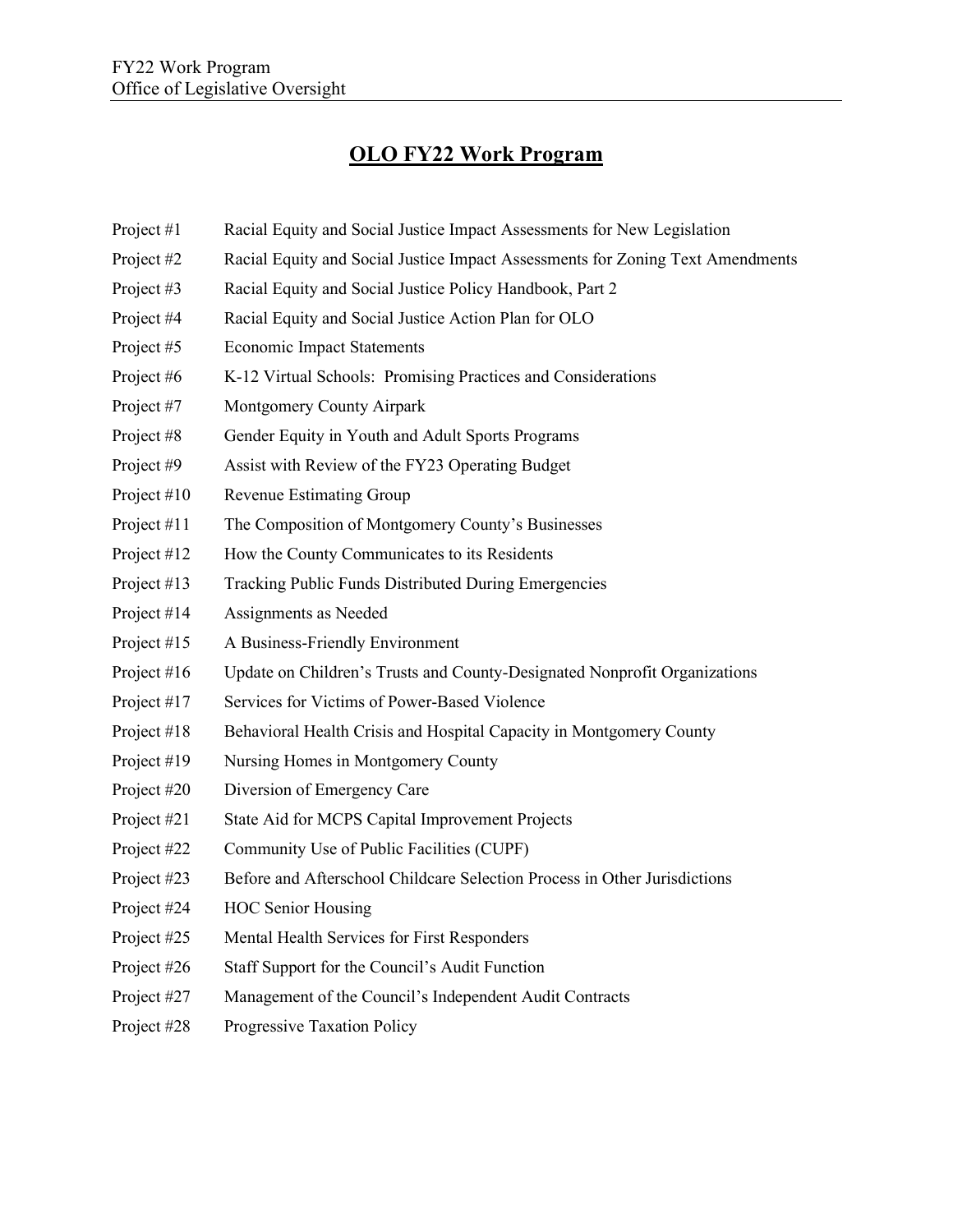#### **Racial Equity and Social Justice Impact Assessments for New Legislation**

Principal Agency: Montgomery County Government

In 2019, the County Council passed the Racial Equity and Social Justice Act requiring the Director of the Office of Legislative Oversight to complete Racial Equity and Social Justice Impact Statements (RESJIS) for all proposed legislation. Further, the RESJ Act requires the completion of these statements within 21 days of bill introduction and the development of an equity tool to conduct the impact assessments. OLO assumed these responsibilities on August 1, 2020. OLO will continue to produce RESJIS that assess the impact of the proposed legislation on racial and social inequities impacting residents of color and low-income communities in Montgomery County. When warranted, RESJIS will describe the intersection between the policy proposed and race, data on racial and social inequities, and proposed amendments for advancing racial equity and social justice.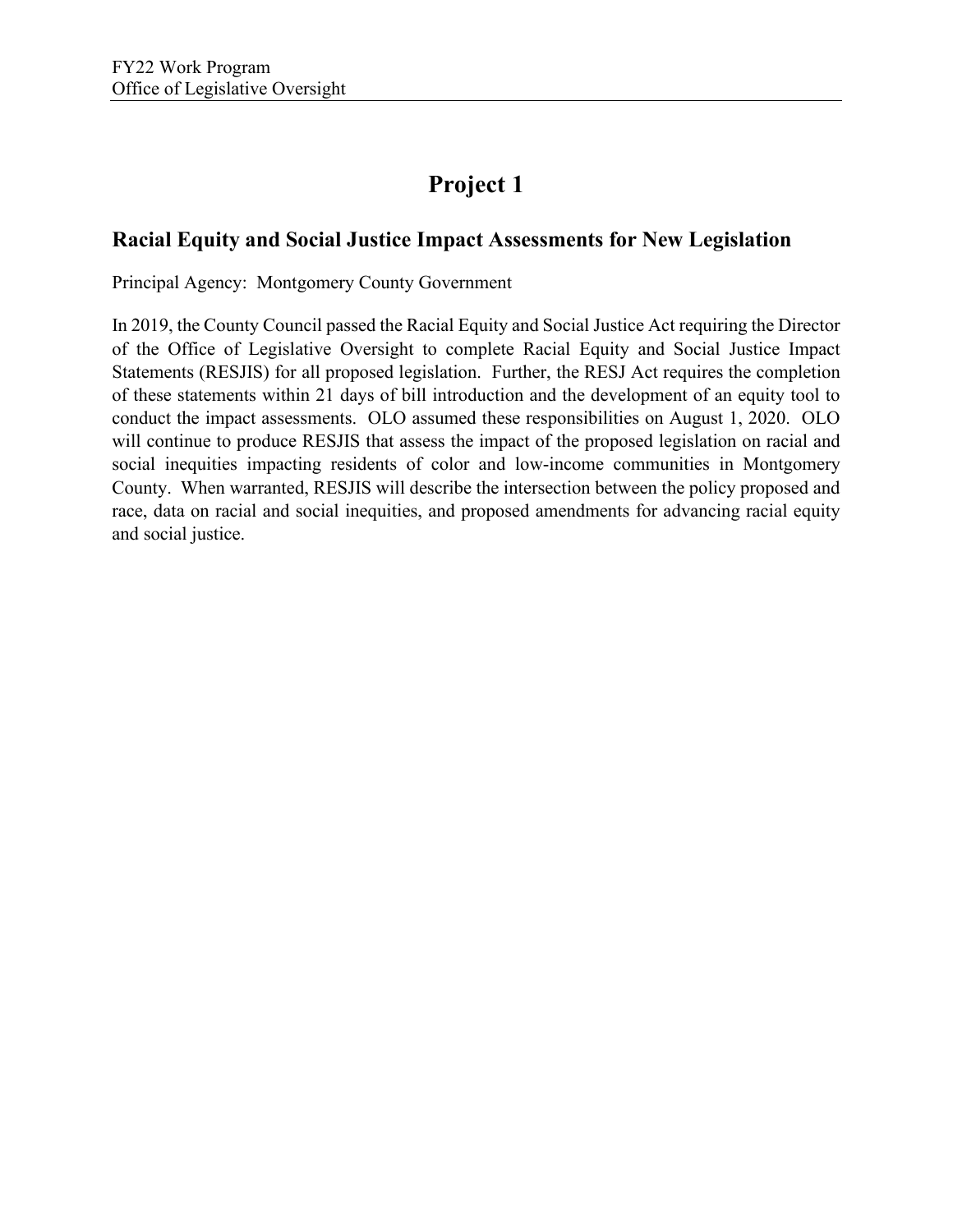### **Racial Equity and Social Justice Impact Assessments for Zoning Text Amendments**

Principal Agency: Montgomery County Planning Board

In 2020, the County Council passed amendments to the Racial Equity and Social Justice Act requiring the Director of the Office of Legislative Oversight to complete Racial Equity and Social Justice Impact Statements (RESJIS) for all proposed zoning text amendments. Further, Bill 44-20 requires the completion of these RESJIS within 21 days of ZTA introduction and the development of an equity tool to conduct the RESJ ZTA impact assessments. OLO will assume these responsibilities on August 1, 2021. OLO will produce RESJIS on ZTA's that assess their anticipated impact on racial and social inequities impacting residents of color and low-income communities in Montgomery County. When warranted, the RESJ ZTA impact statements will describe the intersection between the ZTA proposed and race, data on racial and social inequities, and proposed amendments for advancing racial equity and social justice.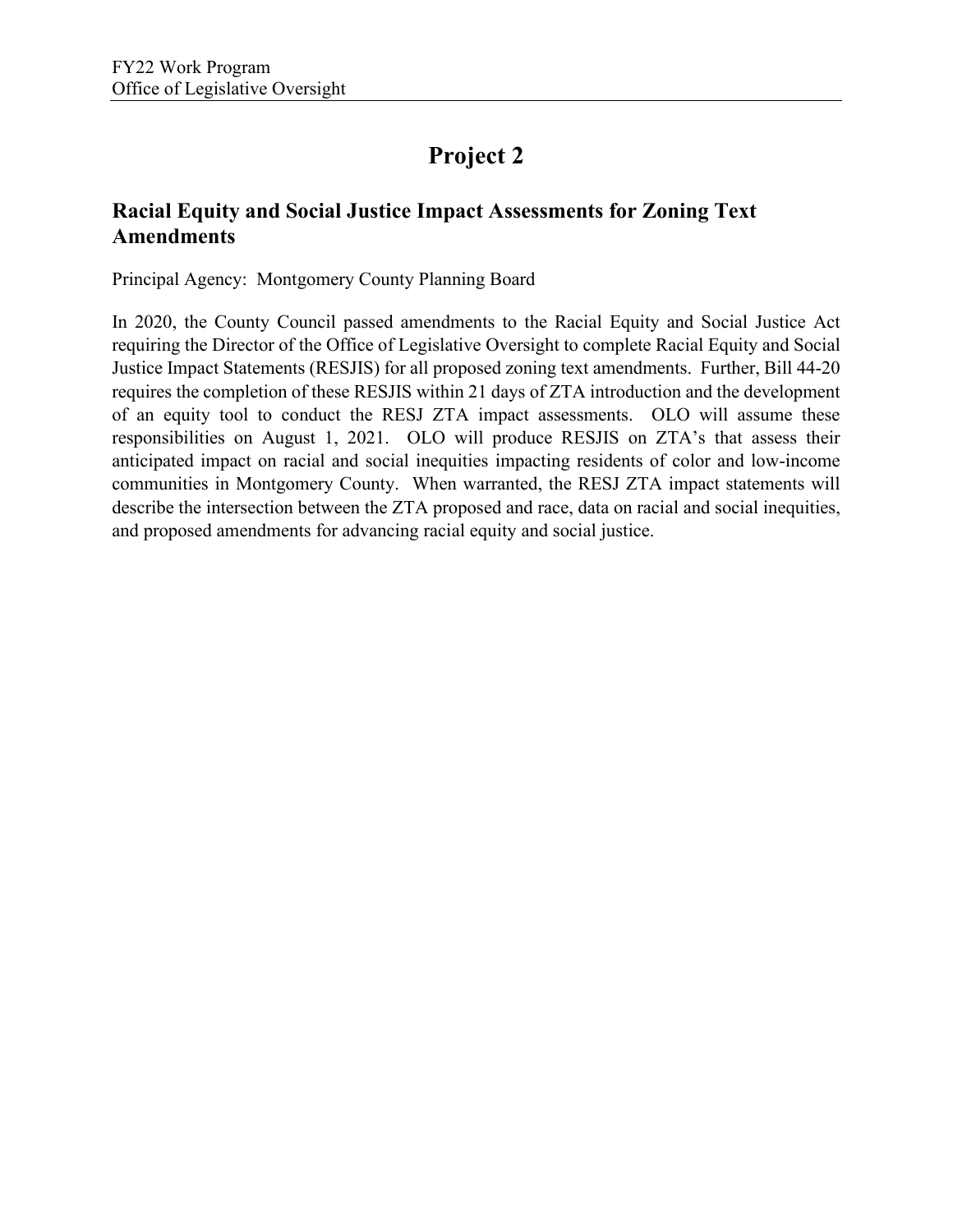### **Racial Equity and Social Justice Policy Handbook, Part 2**

Principal Agency: Montgomery County Government

A RESJ Policy Handbook describing research-informed policies and practices for reducing racial and ethnic disparities could inform OLO's racial equity impact assessments and the County's overall efforts to establish and implement racially equitable policies and practices. Relying on research and subject matter experts, this second part of the RESJ Policy Handbook project would identify best practices for narrowing racial and ethnic inequities in three policy areas: (a) PreK-12 Education and Child Well-Being, (b) Health and Safety, and (c) Civic Engagement and Services. Each handbook chapter will also describe the intersection between the policy area and race, and local data on disparities in the policy area by race, ethnicity, and income.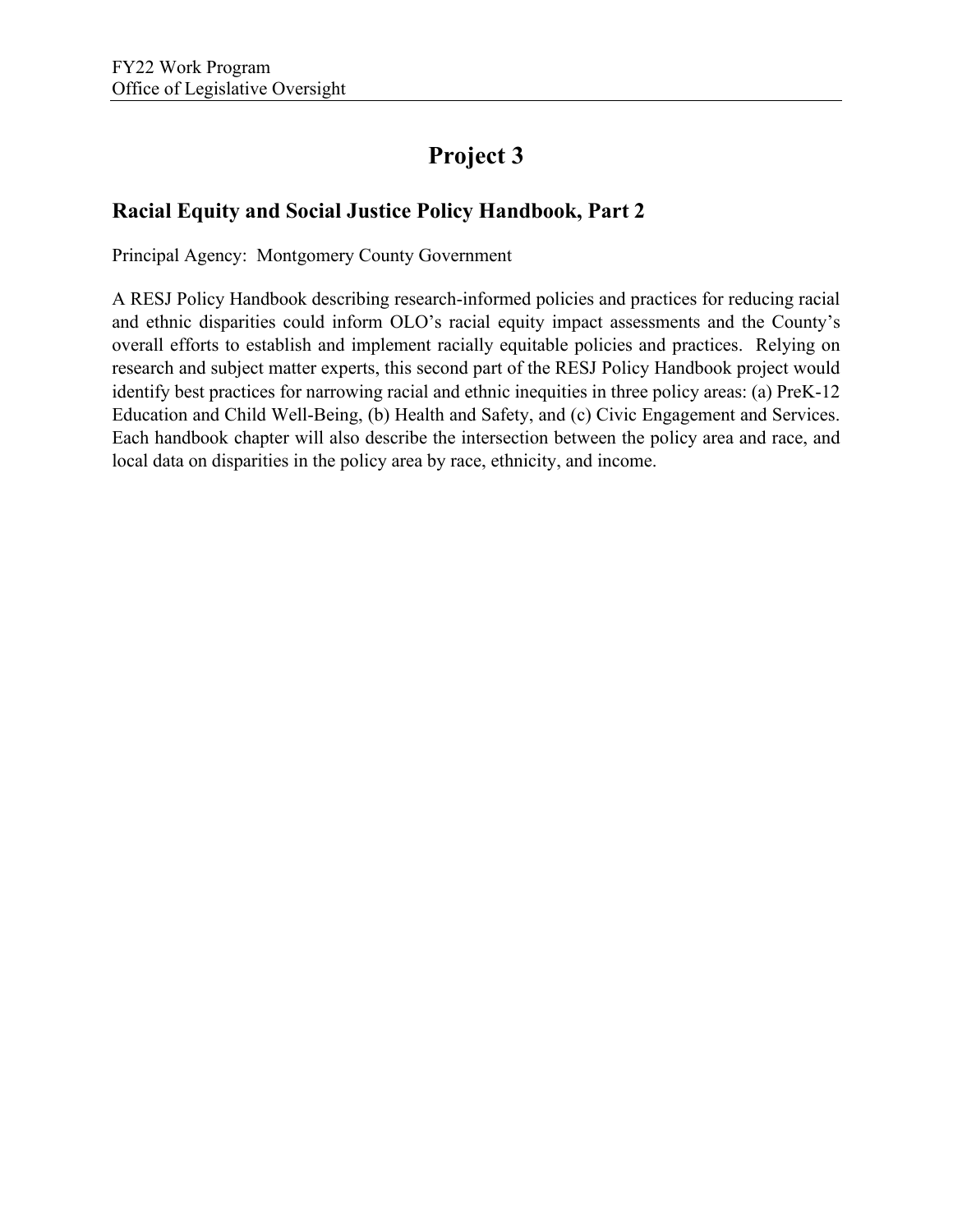### **Racial Equity and Social Justice Action Plan for OLO**

Principal Agency: Office of Legislative Oversight

The County's Racial Equity and Social Justice Act requires each County department to develop a Racial Equity and Social Justice Action Plan aimed at advancing racial and social equity in departmental decision-making and outcomes. Towards the end, OLO will assemble a Racial Equity Core team of staff who will work together regularly to: 1) normalize conversations about racial and other inequities through staff trainings and workshops, 2) review and assess OLO operations to identify opportunities to enhance racial and social equity, 3) communicate about racial equity and social justice across the office and with key stakeholders, 4) design and develop an organizational RESJ action plan for the office, and 5) collect and analyze data to assess and measure progress in achieving RESJ action plan goals.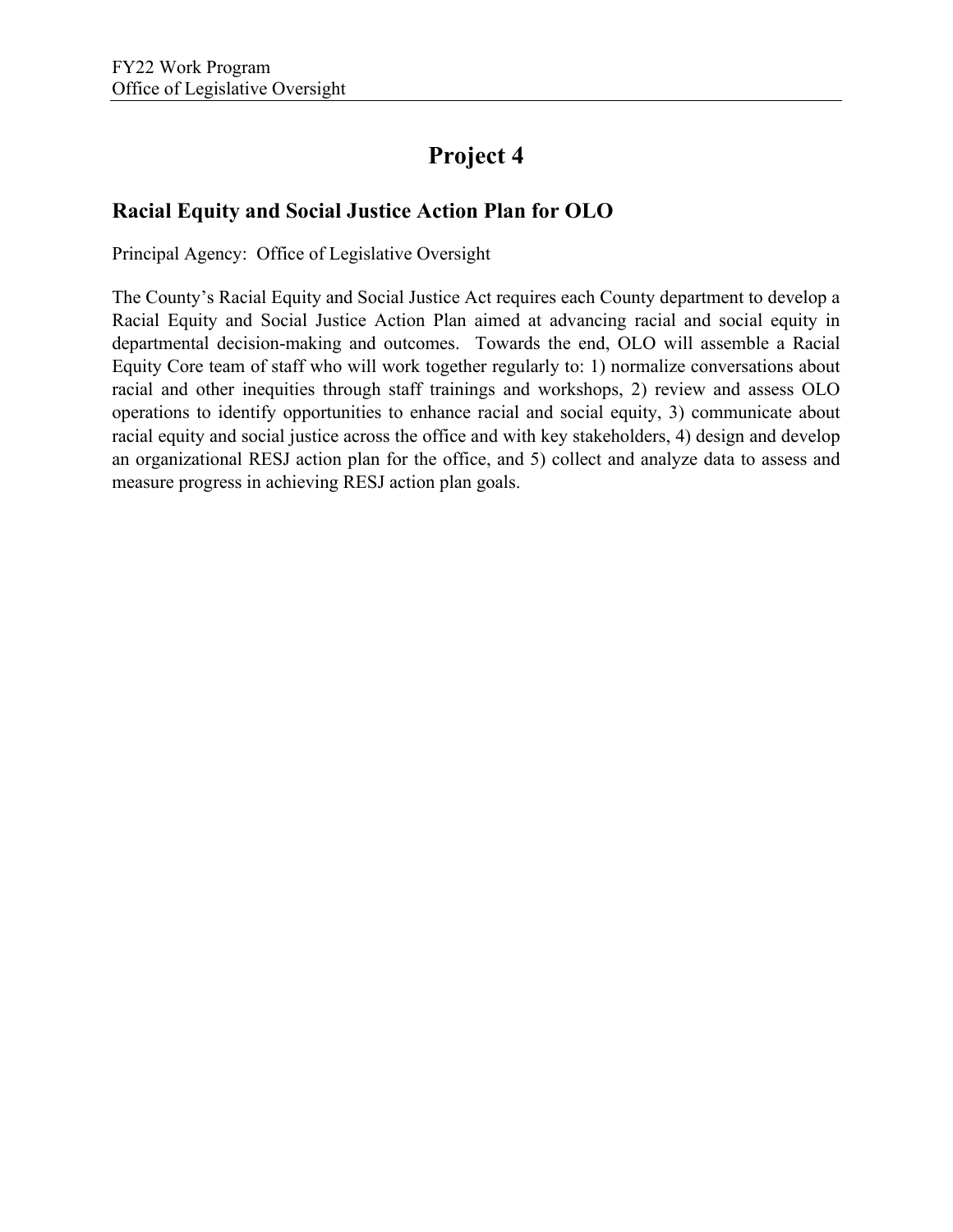#### **Economic Impact Statements**

Principal Agency: All County-funded agencies

Starting March 1, 2020, the Office of Legislative Oversight has been required to prepare an economic statement for each new bill introduced by the Council. Per the requirements of Bill 10- 19, the economic impact statements evaluate the "costs and/or benefits to private organizations and individuals in the County attributable to a change in the law."

Each statement includes the following sections:

- Summary of the bill's impact on private organizations and residents in the County and its overall impact on the County economy;
- Description of the bill;
- Discussion on the sources of information, assumptions and methodologies used to arrive at the estimates and conclusions made in the analysis;
- Description of the variables that could affect the economic impact of the bill;
- Analysis of the costs and benefits of the bill for businesses and residents, focusing particularly on eight outcomes—workforce, taxation policy, property values, incomes, business operating costs, capital investment from the private sector, economic development, and competitiveness;
- Questions related to the economic impacts of the bill for Councilmembers to consider; and
- Works cited.

In FY22, OLO will continue producing an economic impact statement for each new bill introduced by the Council.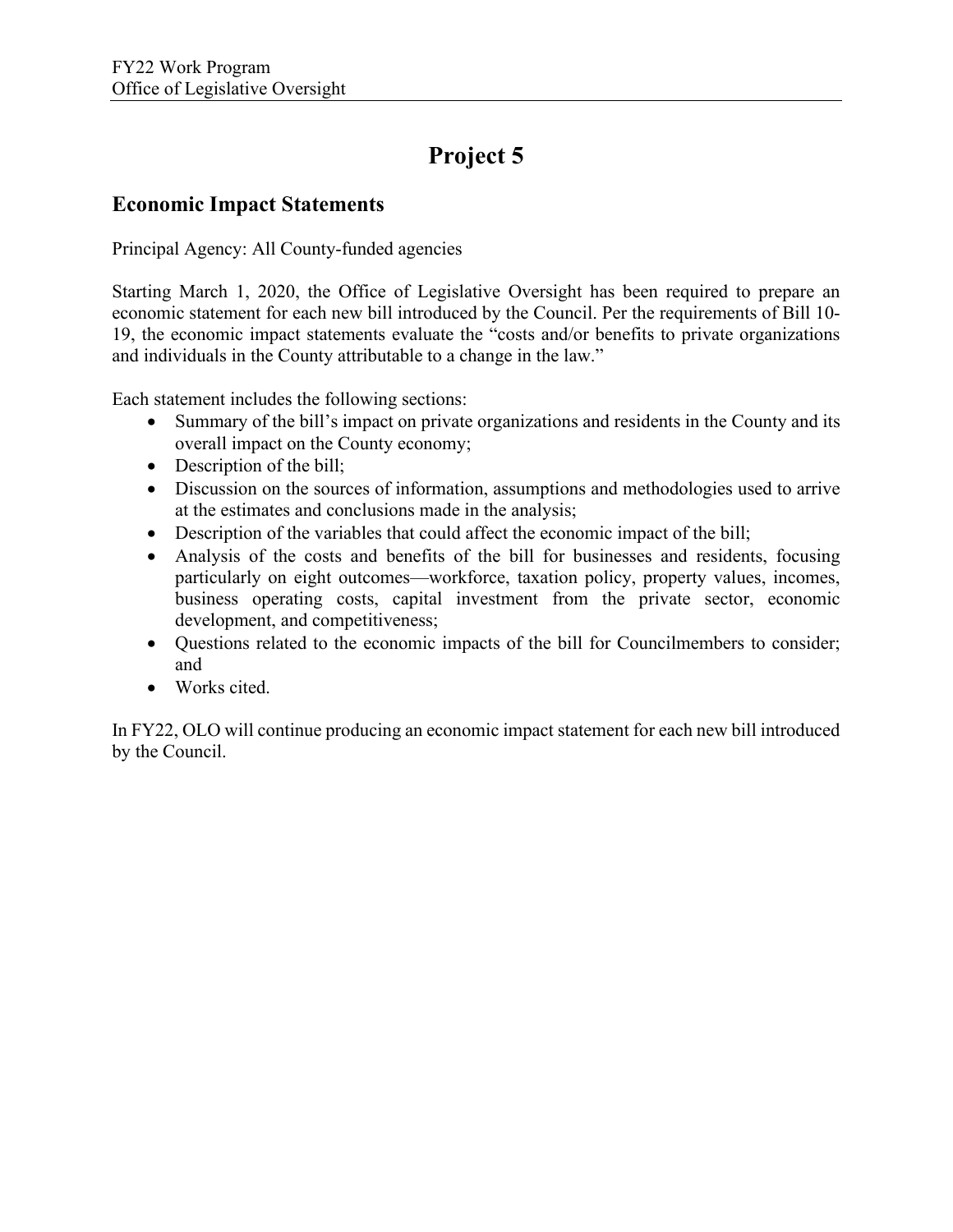#### **K-12 Virtual Schools: Promising Practices and Considerations**

Principal Agency: Montgomery County Public Schools

During the 2019-20 school year, public school systems across the country converted from inperson to virtual learning to continue educational opportunities for students during the COVID-19 pandemic. With virtual learning, school systems delivered instruction online both synchronously (in actual time) and asynchronously (recorded). While this approach was less than ideal for some students and staff, especially given the technology and access challenges for implementation, for some, virtual schooling yielded more positive experiences and outcomes than in-person instruction. In fact, some researchers contend that online students can perform better than their face-to-face instruction peers if online classes are implemented correctly.<sup>[1](#page-6-0)</sup> This OLO project will examine promising practices for implementing virtual schools in grades K-12. Toward this end, it will describe the advantages and disadvantages of virtual schools for staff and students, the types of students most likely to benefit from virtual schools, and how other jurisdictions are planning to continue offering virtual school opportunities after the pandemic.

<span id="page-6-0"></span><sup>1</sup> https://thehill.com/changing-america/well-being/prevention-cures/505452-the-advantages-and-disadvantages-ofonline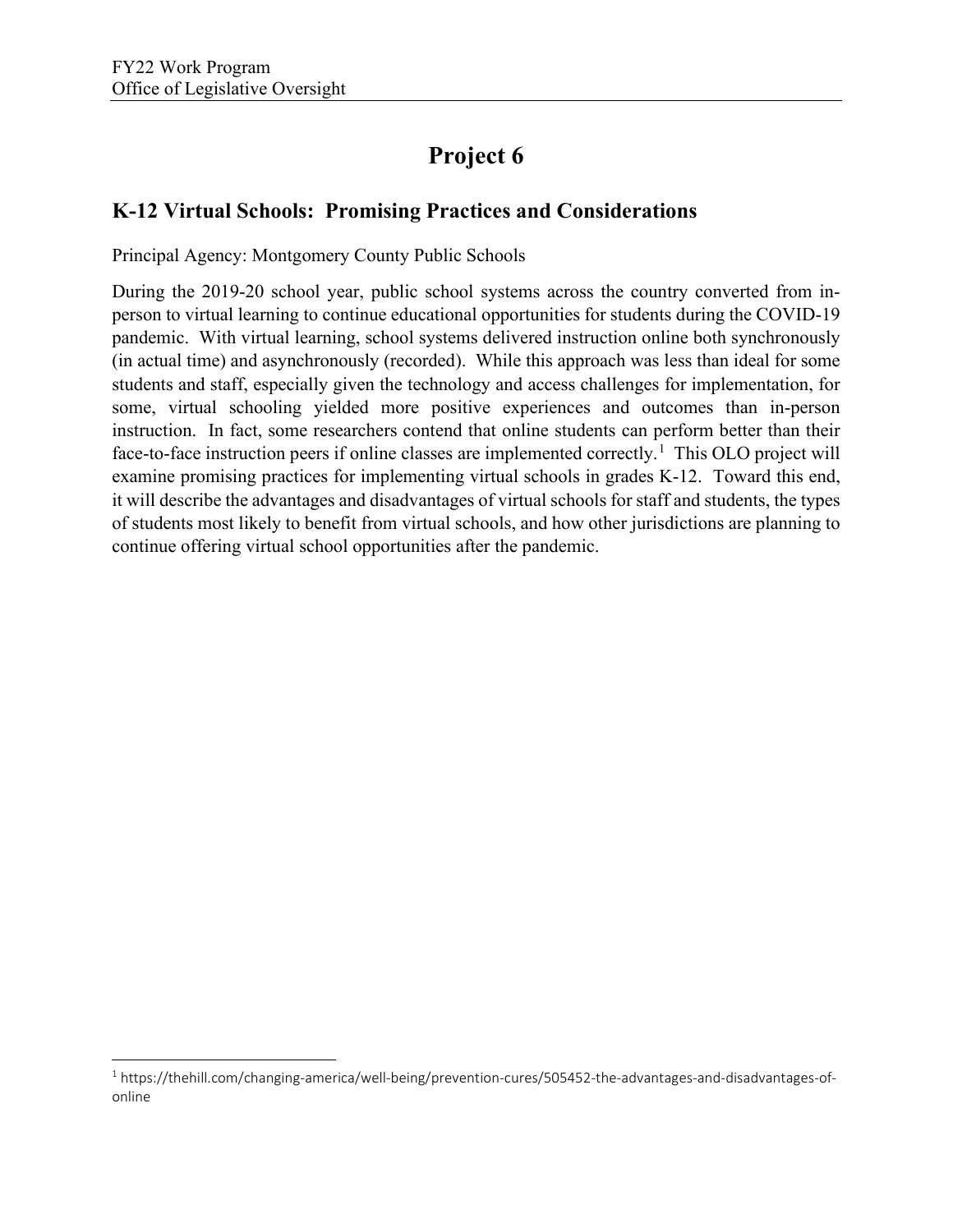### **Montgomery County Airpark**

Principal Agencies: Montgomery County Revenue Authority

The Montgomery County Airpark opened in 1959, features a 4,200-foot runway and is the only airport in Montgomery County. The airpark is owned and operated by the Montgomery County Revenue Authority (MCRA) which is a public corporation established to construct, improve, equip, furnish, maintain, acquire, operate, and finance projects devoted wholly or partially for public good, use, or general welfare.

The County Council is interested in better understanding the airpark's operations, MCRA's oversight of the airpark and how the airpark and MCRA interact with the community in close vicinity to the airpark. Additional issues OLO will attempt to examine are the number and level of flights handled by the airpark, 'Touch and Go operations", and how noise and other environmental factors are impacting the surrounding communities.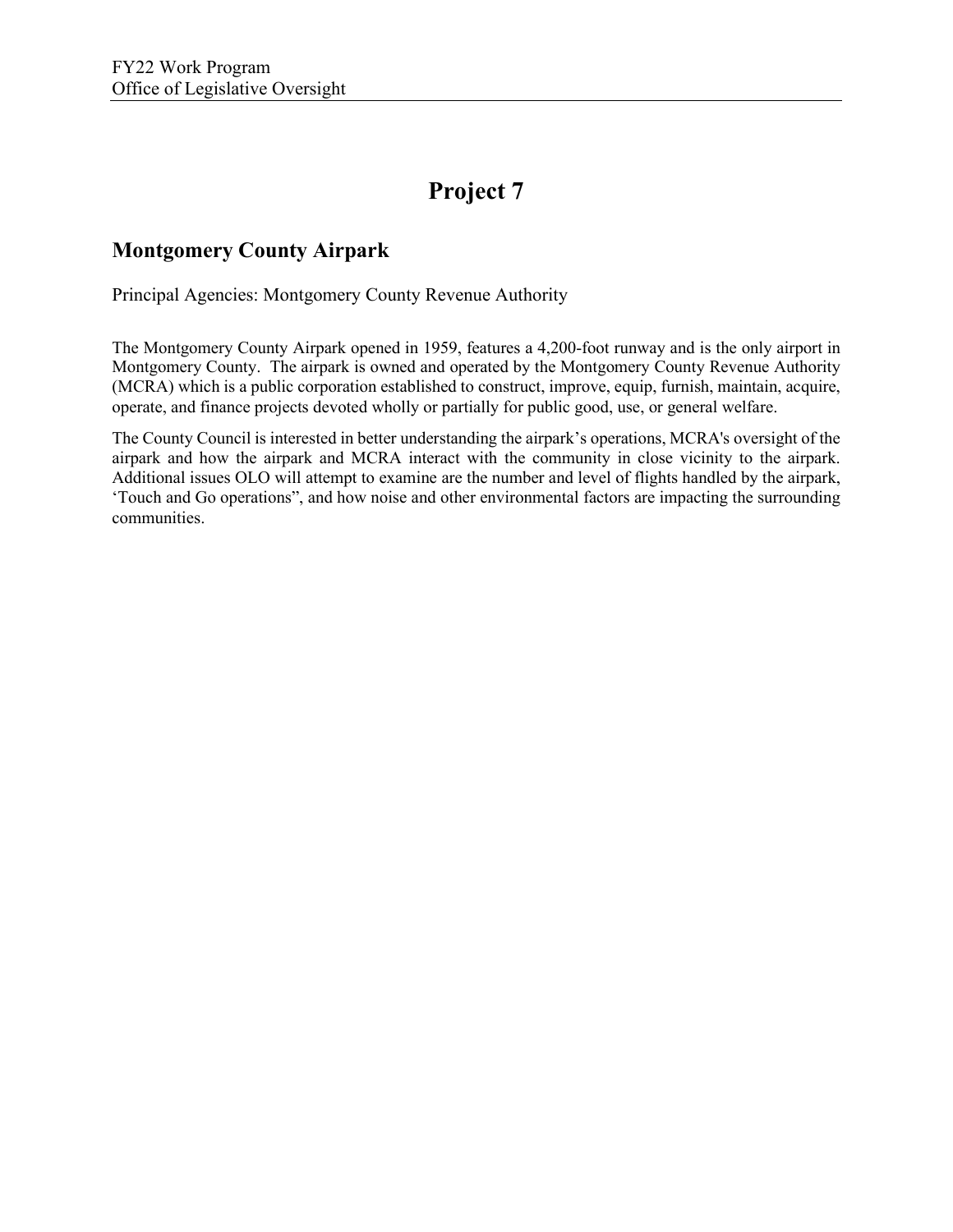### **Gender Equity in Youth and Adult Sports Programs**

Principal Agencies: Montgomery County Government, Montgomery County Public Schools, and Maryland-National Capital Park and Planning Commission

Girls' and women's sports participation has increased substantially since the 1972 passage of Title IX, a federal law that prohibits discrimination based on sex in education programs or activities that receive federal assistance, including athletic programs. However, significant gender disparities persist. Girls start to play sports later in life than boys, exit sports earlier, and are participate at persistently lower rates than boys at the high school level.[2](#page-8-0)

In Montgomery County, several government entities provide sports programming and manage sports facilities. Additionally, private, and nonprofit organizations play a major role in sports provision. This OLO study will respond to the Council's request to review gender equity in youth and adult sports programs in Montgomery County. Specifically, this study will:

- Summarize national research and data on gender equity in sports participation;
- Gather information from stakeholders involved in the provision of youth and adult sports in the County regarding disparities based on gender to include access to quality programs, equipment, facilities, coaches, transportation, revenue allocations/distribution and marketing strategies targeted to girls and women; and
- Analyze available data from the Department of Recreation and Montgomery County Public Schools on participation by gender in youth and adult sports programs.

<span id="page-8-0"></span><sup>&</sup>lt;sup>2</sup> "Chasing Equity: The Triumphs, Challenges, and Opportunities in Sports for Girls and Women," Women's Sports Foundation, January, 2020.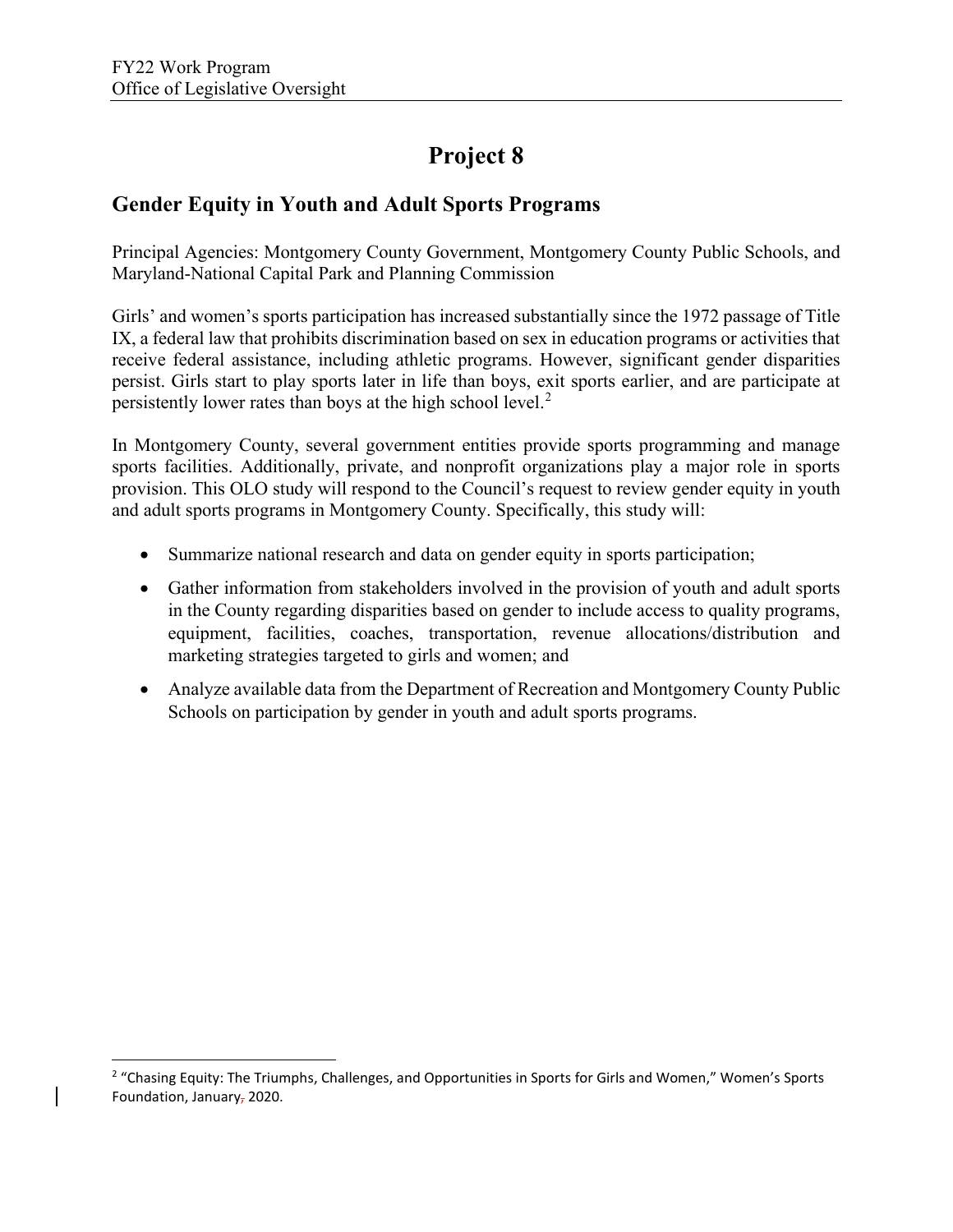### **Assist with Review of the FY23 Operating Budget**

Principal Agencies: Montgomery County Government

During the spring of 2022, OLO staff will team with Central Council staff to prepare analyses for Committee and Council worksessions on the FY23 operating budget. This project is similar to OLO's operating budget-related assignment in recent years. For this portion of the FY22 Work Program, the OLO Director will work collaboratively with the Council Staff Director to identify specific budget areas for OLO staff assistance. Priority consideration will be given to topics that OLO has studied before.

Additionally, OLO will assist the County Council on additional budget-related analysis throughout the year. OLO will be on call to provide support and analysis for a limited number of tasks that may include fiscal impact statements, collective bargaining provisions that result from labor negotiations, non-competitive awards, or unanticipated items that arrive in agencies' budget proposals.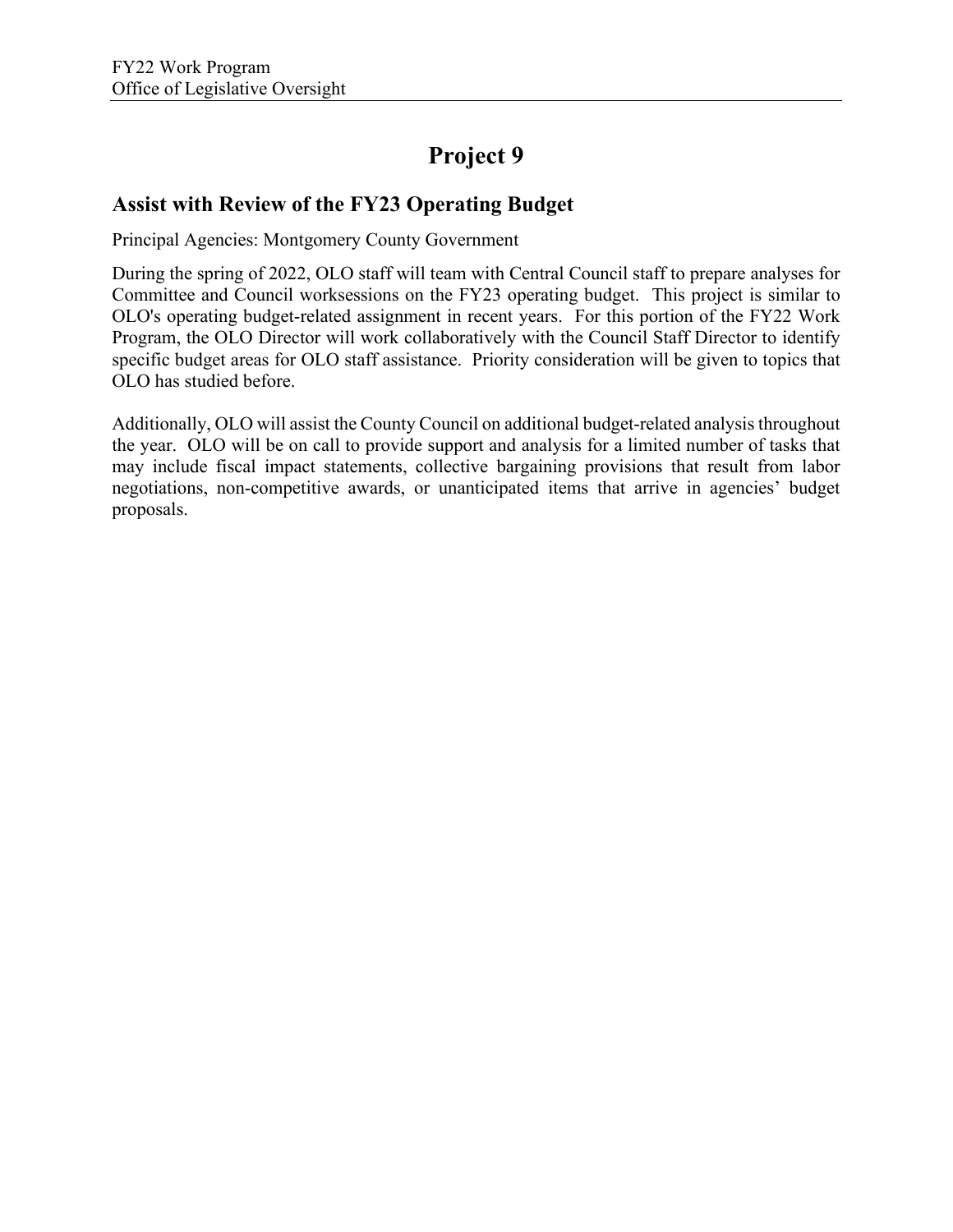### **Revenue Estimating Group**

Principal Agencies: Montgomery County Government

Bill 6-21, Finance - Revenue Estimating Group – Established, enacted by the County Council on March 16, 2021, amended the County Code to establish the Revenue Estimating Group. The duties of the Revenue Estimating Group include: regularly reviewing and analyzing revenue attainment; developing revenue forecasts; developing a methodology to forecast revenue; and providing quarterly reports on revenue projections to the County Executive and the County Council. As stipulated in Bill 6-21, membership in the Revenue Estimating Group must include one or more representatives from the Office of Legislative Oversight. OLO staff will participate in the work of the Revenue Estimating Group as required by the County Code.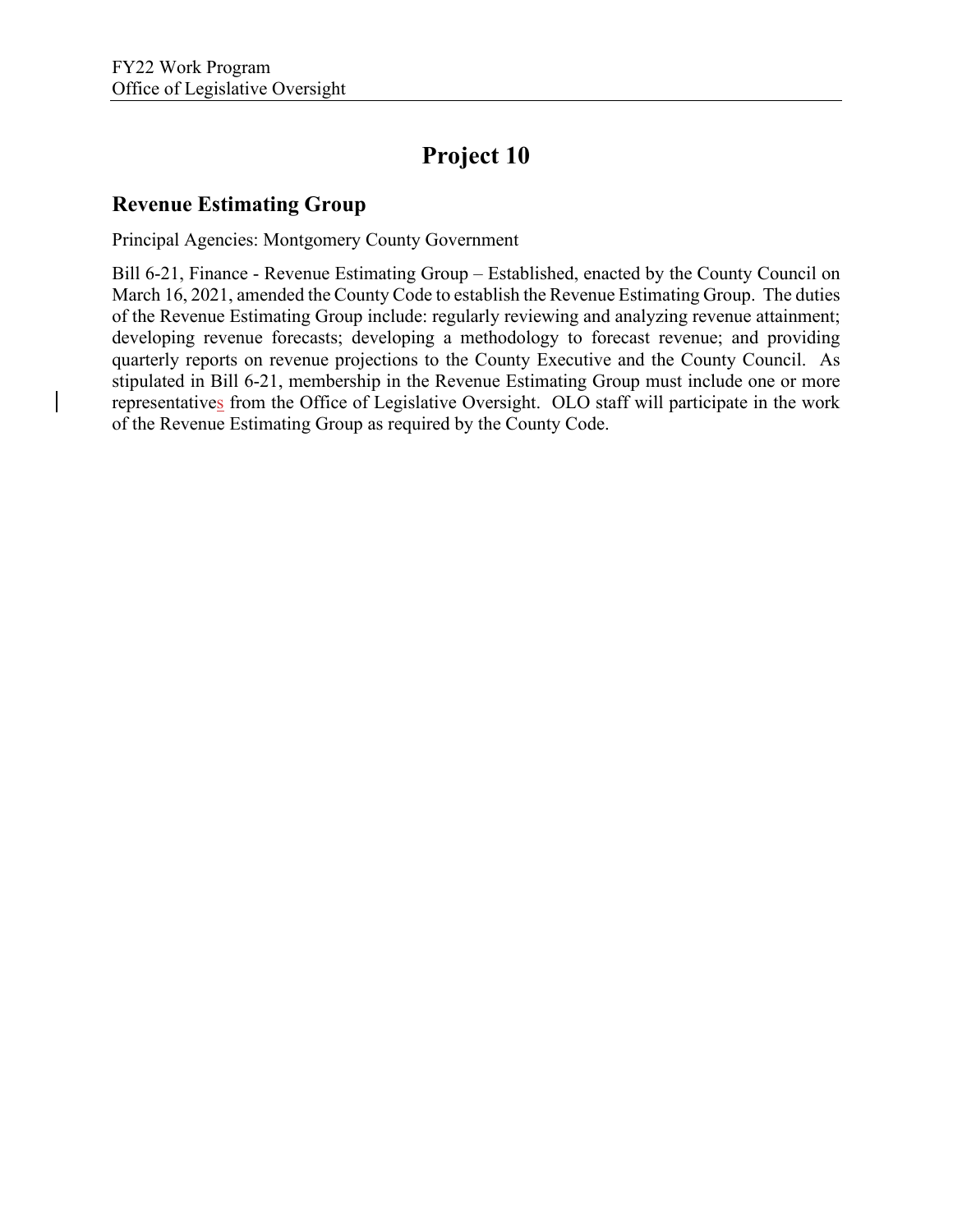### **The Composition of Montgomery County's Businesses**

Principal Agencies: Montgomery County Government

The backbone of Montgomery County's economy are small businesses. Indeed, more than 95% of businesses located in Montgomery County have fewer than 50 employees. According to the Census Bureau, Montgomery County was home to 27,376 employer establishments and 118,612 non employer establishments in 2019. These small businesses include a range of self- or familyrun businesses ranging from law offices to food trucks. In order to best serve the needs of this vast and diverse group of businesses, the County Council wants to better understand where these businesses are located, the demographics of the business' owners, the type of businesses being operated, and revenues generated by these businesses. Unfortunately, this type of information is difficult if not impossible to access.

This OLO project will oversee an effort to gather as much of the above information as possible. Because outside research firms are best able to provide this information in an accurate and timely fashion, OLO will work with procurement to identify and contract with the entity best capable of conducting this analysis in a timely and cost sensitive manner. This project will not require additional resources or supplemental funding as OLO will direct FY21 budget funds to secure outside expertise as necessary.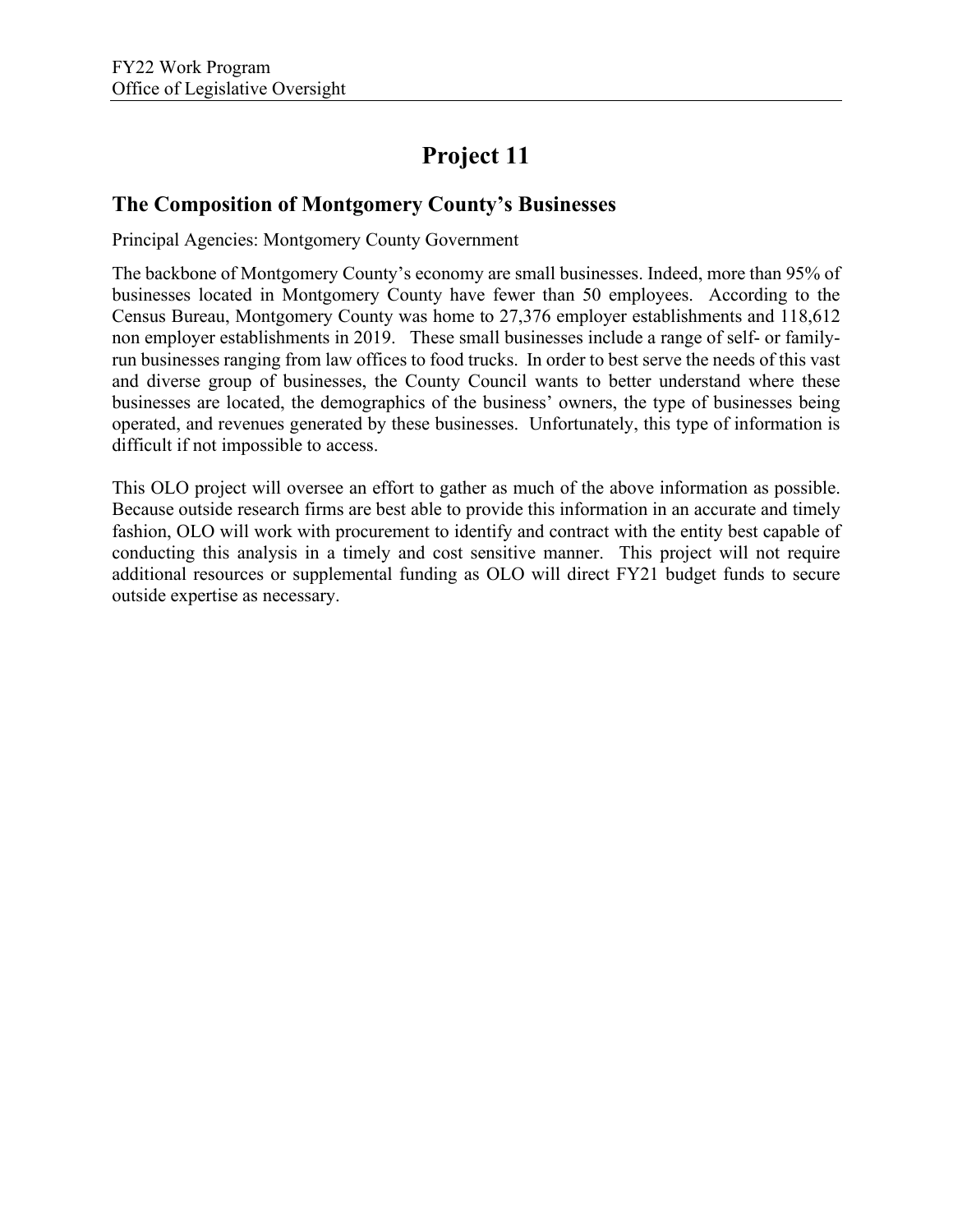### **How the County Communicates to its Residents**

Principal Agencies: Montgomery County Government

When MC311 was implemented it was intended to be a one stop shop where residents would interact with County government and receive answers to questions, requests or complaints they had. Placed within the Public Information Office (PIO), MC311 is a key component of the County government's strategy to communicate with its residents in an efficient, effective and consistent way. In the years since MC311 was implemented the explosion of technology and social media platforms have fundamentally changed the way in which government officials can reach their constituents and vice versa. Councilmembers are interested in understanding how Montgomery County residents are receiving information from County government and how they are interacting with various government entities. This OLO report will:

- 1. Inventory the range of ways in which departments are communicating with constituents including twitter, blogs and other social media. Additionally, it will document how press releases are managed and whether departments are coordinating with a centralized location and communicating with MC311. Focus will be placed on non-emergency calls; and
- 2. Discuss long term citizen centric communication strategies and examine how other jurisdictions have successfully moved in this direction. This discussion will include an examination of various technology platforms that enable local governments to effectively listen and efficiently respond to resident's inquires and requests.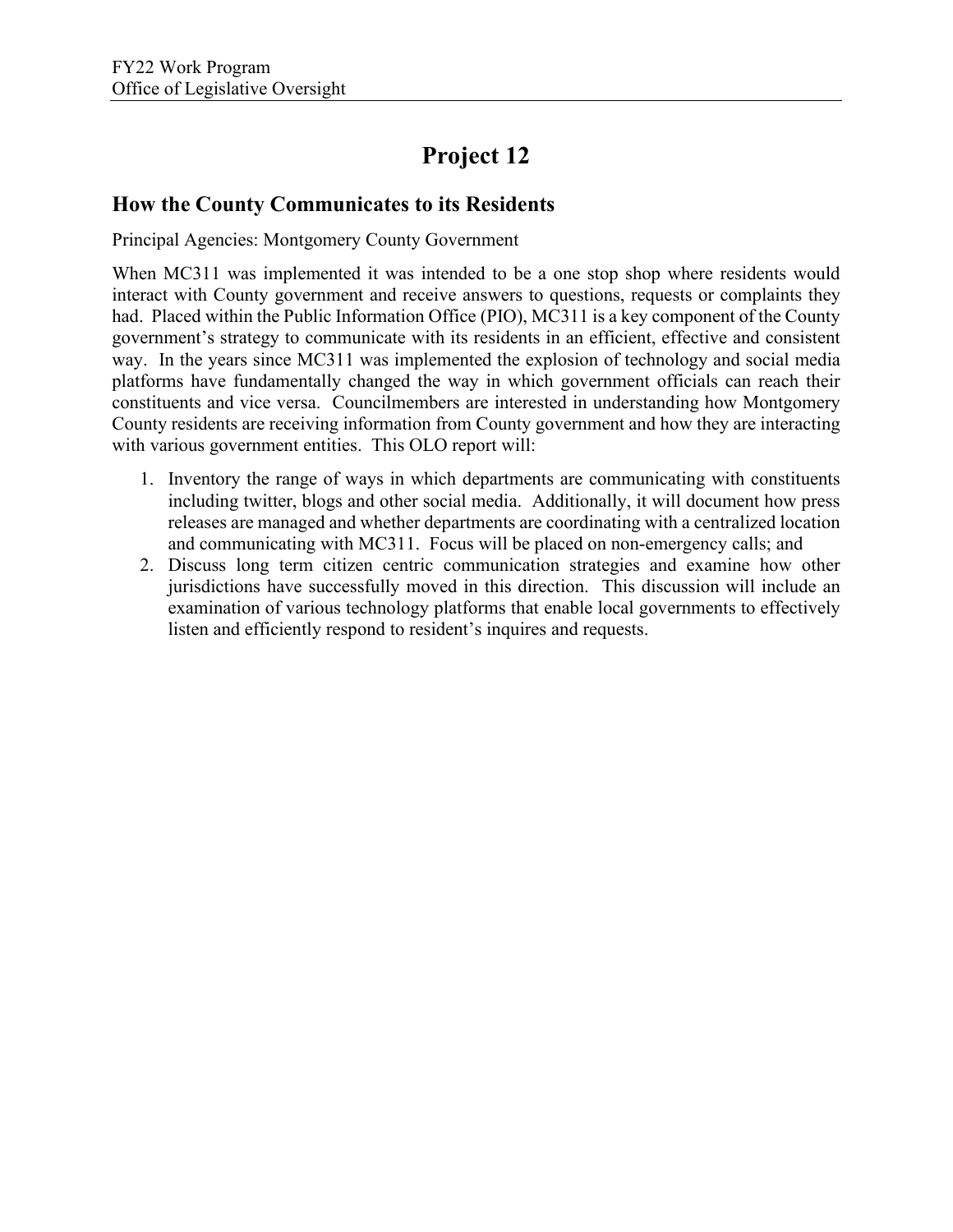### **Tracking Public Funds Distributed During Emergencies**

Principal Agencies: Montgomery County Government

When COVID-19 abruptly shut down Montgomery County and the rest of the United States in spring of 2019, government officials at the County, State and National level quickly acted to protect individuals and businesses most vulnerable to the economic impacts of the pandemic closures. These efforts prioritized getting funds into the hands of those most in need as quickly as possible, and so, in-depth application and reporting requirements were necessarily limited. While unquestionably a justifiable approach in the face of a sudden and severe economic crisis, this lack of data collection at the inception of these programs made measuring the impact and effectiveness of the relief distribution process difficult.

While pandemics such as COVID-19 are hoped to be a once in a century or less occurrence, unexpected emergencies that require significant, and quick distribution of relief funds are not uncommon. One only needs to look back to the 2008 financial crisis and the 9-11 terrorist attacks to find two other examples where the large-scale distribution of emergency funds was made in a similar rapid manner. In both these cases, retrospective reviews of the impact the distributed funds and analysis of potential program improvements were difficult because of similar early data collection issues.

This OLO project will examine what crucial data points that would allow for a better assessment of how relief funds are spent during times of emergency might be easily collected in a fashion that would not delay the flow of relief funds. This project likely will result in the development of a simple template to collect a small set of significant and easily obtained data sets that can be ready for rapid use in response to the future of emergencies.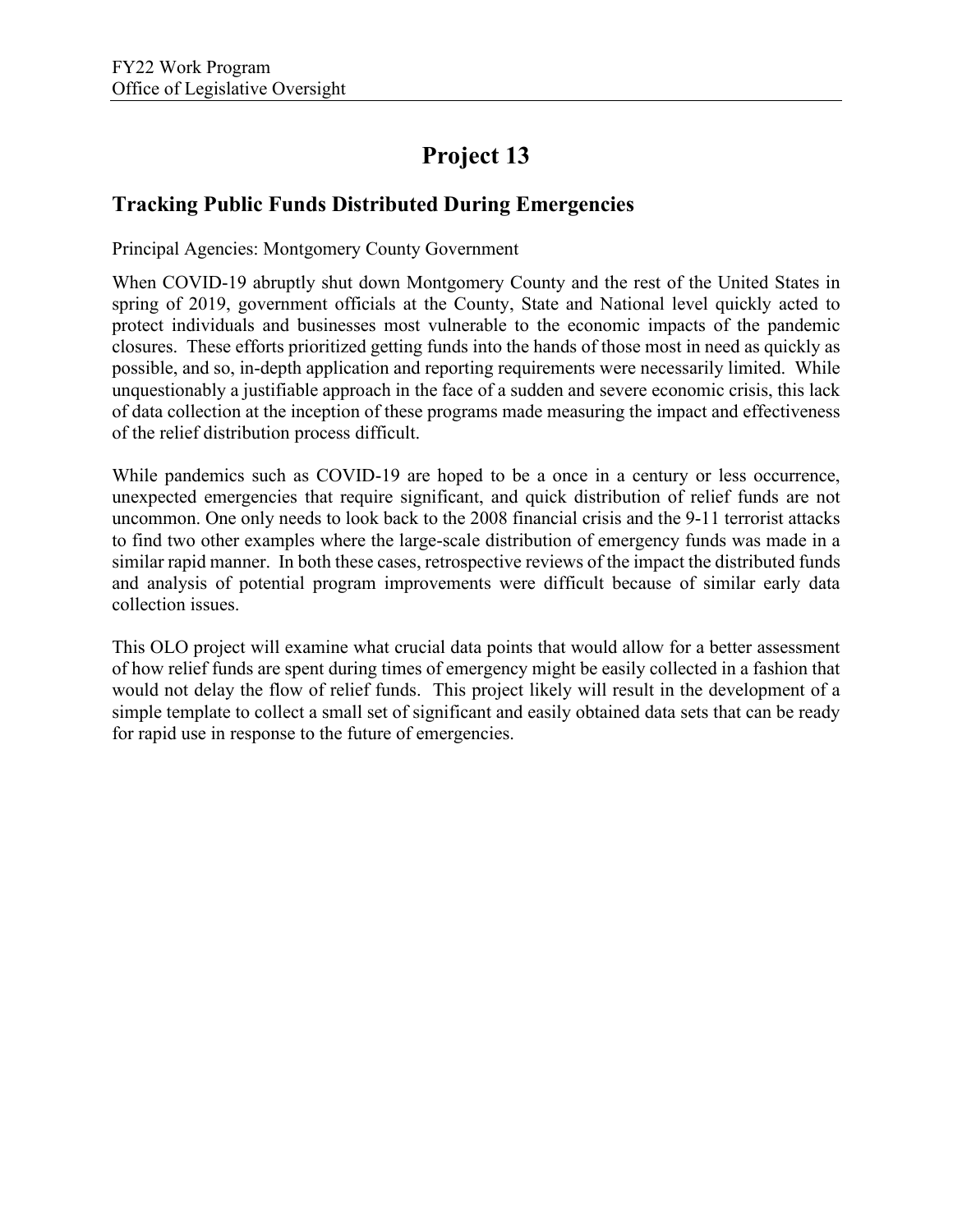### **Assignments as Needed**

Principal Agencies: All

The unique situation that Montgomery County finds itself in as it recovers from the COVID-19 emergency coupled with the rapid social changes occurring across the country necessitate that OLO leave significant space to add additional projects as assigned. In addition to reviewing the overall FY22 workplan in November, OLO will generate projects as deemed necessary by the County Council.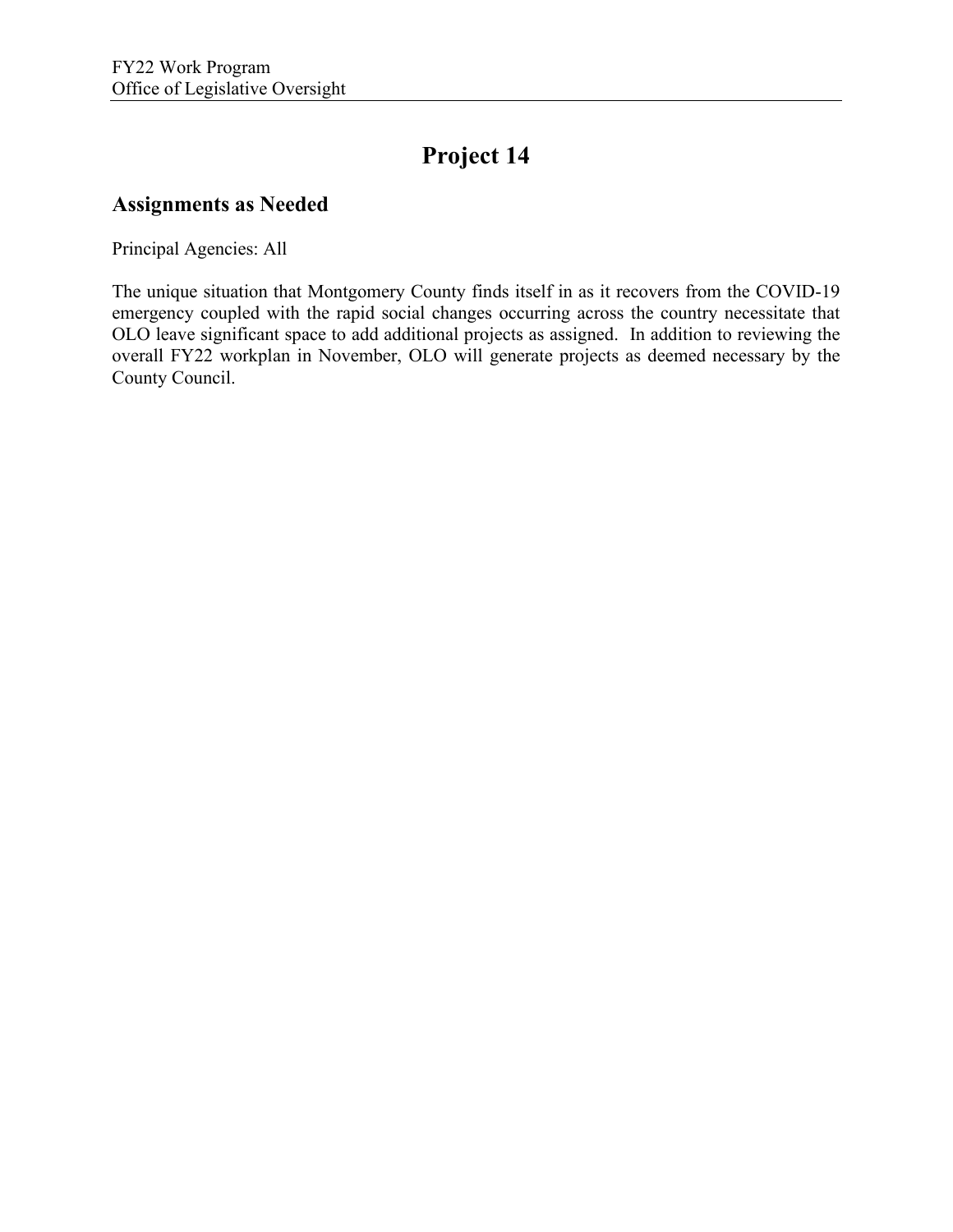#### **A Business-Friendly Environment**

Principal Agencies: All

The Washington D.C. metropolitan area is one of the largest, wealthiest and fastest growing metropolitan areas in the country. The area consists of numerous jurisdictions simultaneously working together to enhance the region while also competing with one another for residents and business growth. County Councilmembers are interested in understanding how the County can make it easier for individuals or companies to build from scratch, relocate or otherwise begin doing business in Montgomery County. This OLO report will examine practices put in place by other jurisdictions, both local and across the country, that were intended to make starting or relocating a business or franchise easier within their respective borders. The report will include analysis on the policies as well as a discussion about how identified strategies may or may not be relevant to Montgomery County.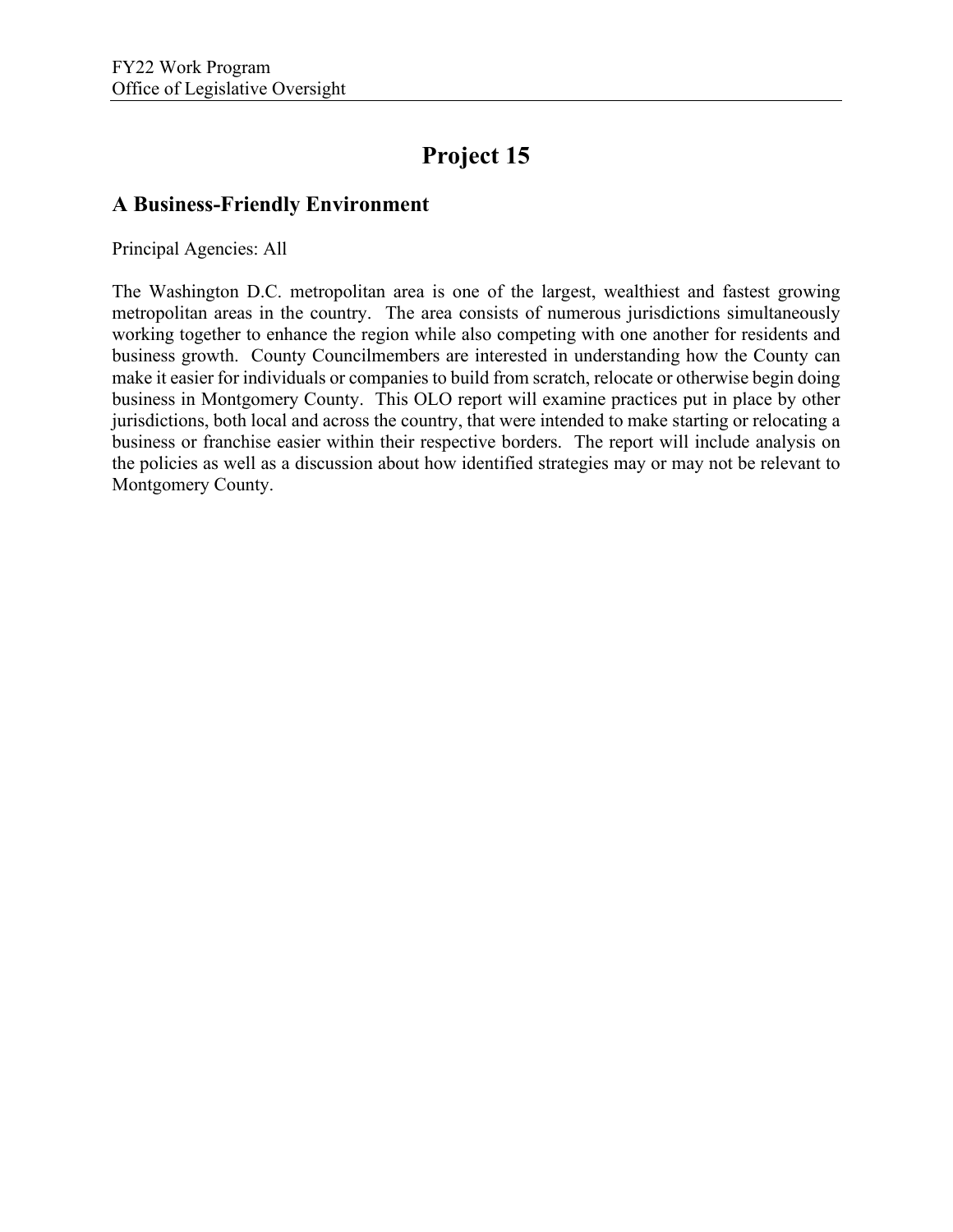### **Update on Children's Trusts and County-Designated Nonprofit Organizations**

Principal Agencies: All

In September 2020, the Montgomery County Council approved a special appropriation for Montgomery Moving Forward, a network of nonprofit organizations in the County. The purpose of the appropriation was to evaluate best practices, identify necessary legislative action, and recommend a governance structure and responsibilities for a public-private early care and education coordinating entity. This entity would be tasked with building an efficient, effective and equitable system of high-quality Early Care Education (ECE) to meet the needs of children, families and employers.

This OLO report will provide additional background information to assist the Council with determining their approach for establishing an early care and education coordinating entity. This report will include two components. The first component is an update of the case studies of "children's trusts" in other jurisdictions, previously described in OLO Memorandum Report 2016- 11, including their legal framework, current activities, budget, community demographics, and performance metrics.

The second component is an analysis of enabling legislation for existing organizations that the County has designated as representing the County's interest in particular areas, such as the Collaboration Council for Children, Youth and Families, the Montgomery County Economic Development Corporation, the Arts and Humanities Council and the Montgomery Coalition for Adult English Literacy (MCAEL). This analysis will include each organization's authority, responsibilities, governance structures, board composition and accountability measures.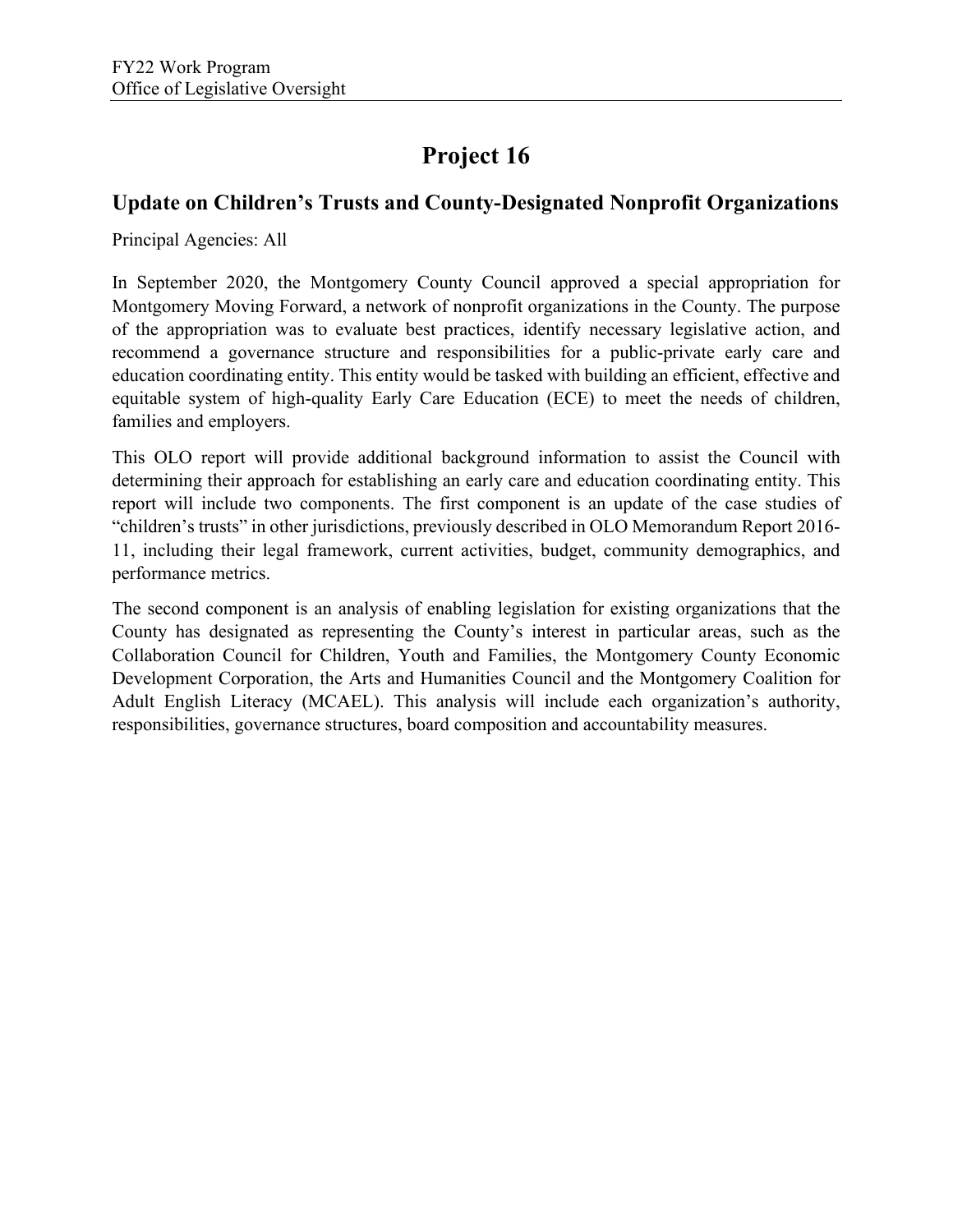### **Services for Victims of Power-Based Violence**

Principal Agencies: All

Victims of domestic violence may need a wide variety of services to safely leave an abusive situation, including legal assistance, counseling, housing, and financial aid. Often, victims of domestic violence are also dealing with other types of power-based violence such as child abuse, sexual assault, elder abuse and human trafficking as these types of abuses are frequently connected.

The Montgomery County Family Justice Center (FJC) serves as a "one stop shop" for domestic violence victims in the County by co-locating multiple agencies in a safe and secure facility and providing coordinated advocacy, government, civil legal services and social services for victims of domestic violence and their children. However, the FJC would like to expand into a Center that addresses all types of power-based violence. In order to plan for the future and fill the gaps, there is a need for a comprehensive overview of victim services available in the County.

For this report, OLO will identify what government and other organizations provide services and supports to victims of power-based violence in the County. OLO will summarize what services they offer, the populations served, outreach and referral efforts, and collaboration with other organizations that provide support services.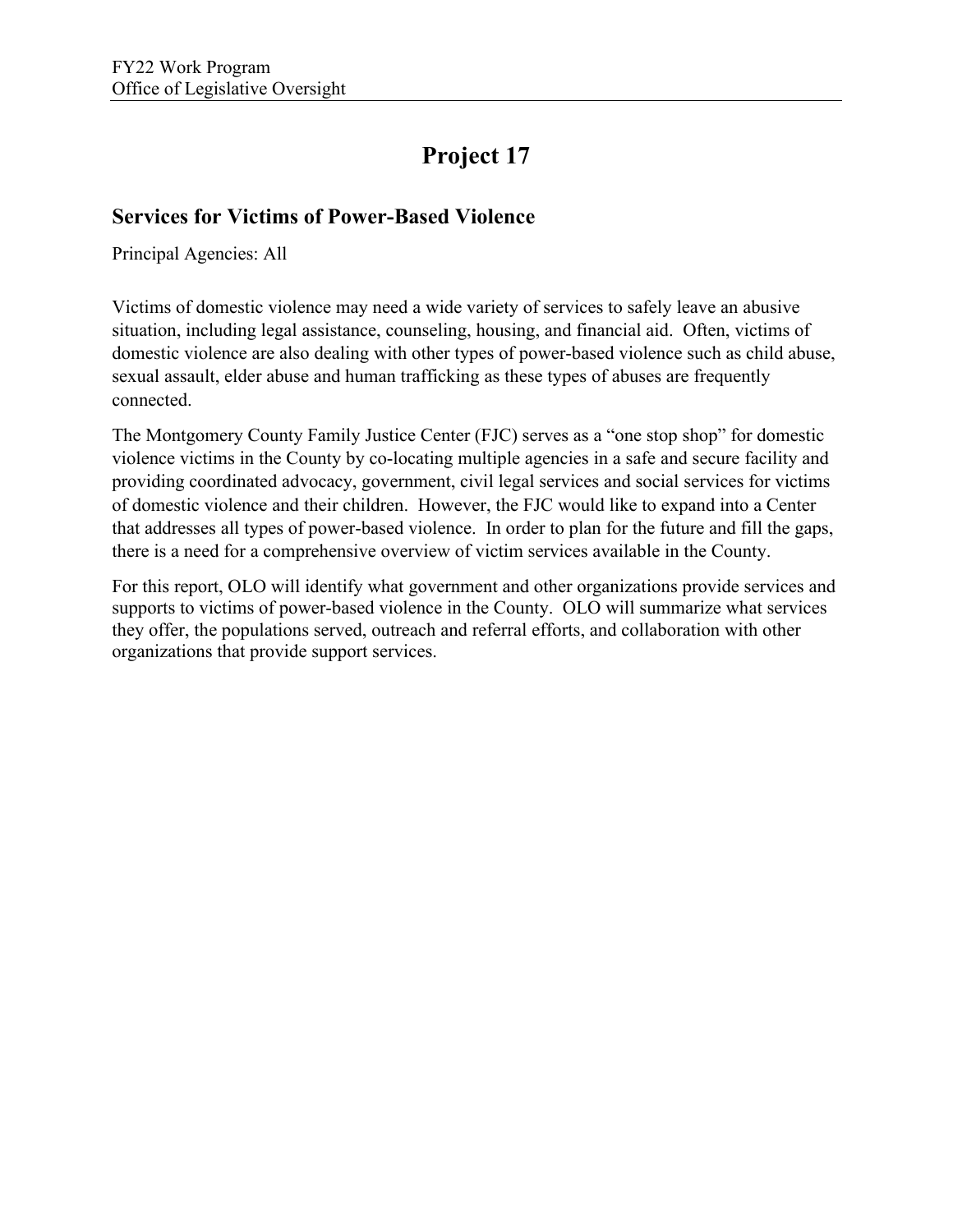### **Behavioral Health Crisis and Hospital Capacity in Montgomery County**

Principal Agencies: All

According to the CDC, a year into the COVID pandemic, approximately one third of Americans report symptoms of anxiety or depression, 13% reported having started or increased substance use, 26% reported stress-related symptoms, and 11% reported having serious thoughts of suicide in the past 30 days. These numbers are more than double what would have been expected prior to the pandemic. In Montgomery County, this crisis has significantly impacted the ability of hospitals to effectively manage emergency room cases. Hospital beds are filled with those experiencing some type of behavioral health crisis and balancing these patients needs with those impacted by serious accidents, life threatening medical emergencies such as heart attacks or strokes and those with other serious but non-life threating medical emergencies such as bone fractures or concussions is stretching the County's medical facilities to the breaking point.

This OLO report will examine how the increase in patients experiencing some type of behavioral crisis has impacted the ability of hospitals located in Montgomery County to effectively support emergency room cases. It will explore how County facilities are dealing with the rise of patients in behavioral crisis, document what crisis referral capacity is available and how this trend, if it continues, will impact County residents seeking any type of emergency room support. Finally, it will examine strategies other jurisdictions have been using to mitigate this trend, what strategies may be relevant to Montgomery County and how federal, state and local laws impact the County's available options.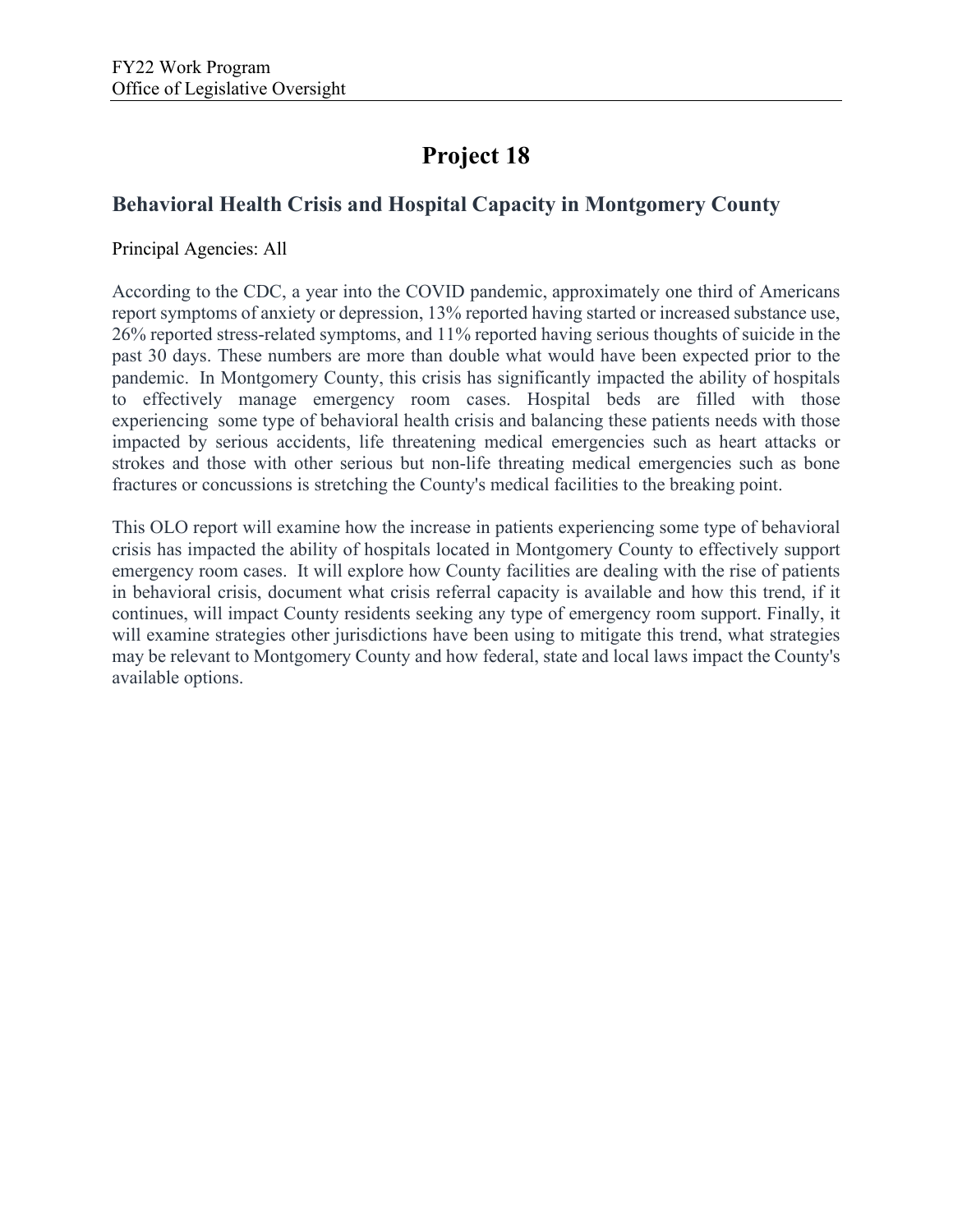### **Nursing Homes in Montgomery County**

Principal Agencies: All

While the COVID pandemic challenged all residents of Montgomery County perhaps no one group was more impacted than residents of nursing homes. The County Council is interested in better understanding the universe of nursing homes in Montgomery County, the amount of money the County spends to support these homes, how state and local laws impact how nursing homes in the County are run and, ultimately how the Council can better support nursing homes and their residents located in Montgomery County.

In particular this report will focus on what regulations, as they relate to nursing homes are with the County's authority to regulate, how the County can enhance state regulations, how the County can respond to concerns about nursing homes voiced by County residents and how information regarding quality of care and access to nursing home information is as transparent as possible to the families of patients.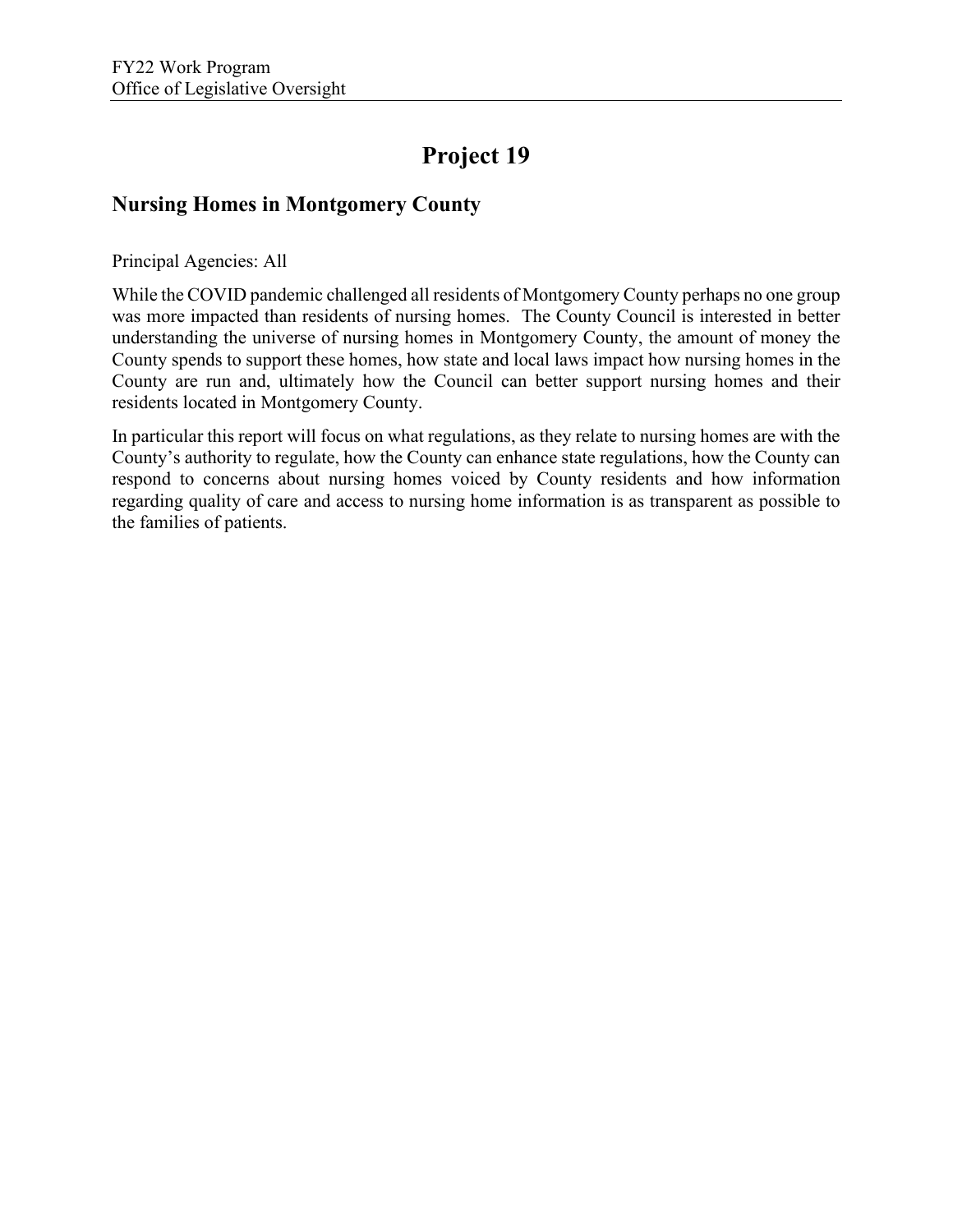### **Diversion of Emergency Care**

Principal Agencies: All

Montgomery County is now home to more than 1,050,000 people and this number continues to grow. The County Council wants to ensure that, as the County grows, emergency response and care continues to serve the population the level the County residents have become accustomed to. Of particular concern to Councilmembers is the diversion of emergency response vehicles transporting patients with non-life threating injuries. In short, ambulance diversion is a strategy invoked to temporarily relieve emergency rooms/departments when they report overcrowding issues. When a hospital invokes diversion status, incoming ambulances with non-life threating cases are directed to other facilities located further away but are not experiencing overcrowding issues.

While the diversion strategy does relieve short-term crowding it often results in a domino effect where other emergency rooms also become overcrowded, then having to divert patients and causes first responders and emergency responders to travel further and wait longer thus preventing them from responding to other urgent calls and ultimately delays response and treatment time. This OLO report will examine how diversion is implemented in Montgomery County hospitals, how other jurisdictions utilize ambulance diversion strategies, and what, if any strategies may be relevant to Montgomery County as the County's population continues to rise and emergency room beds remain limited.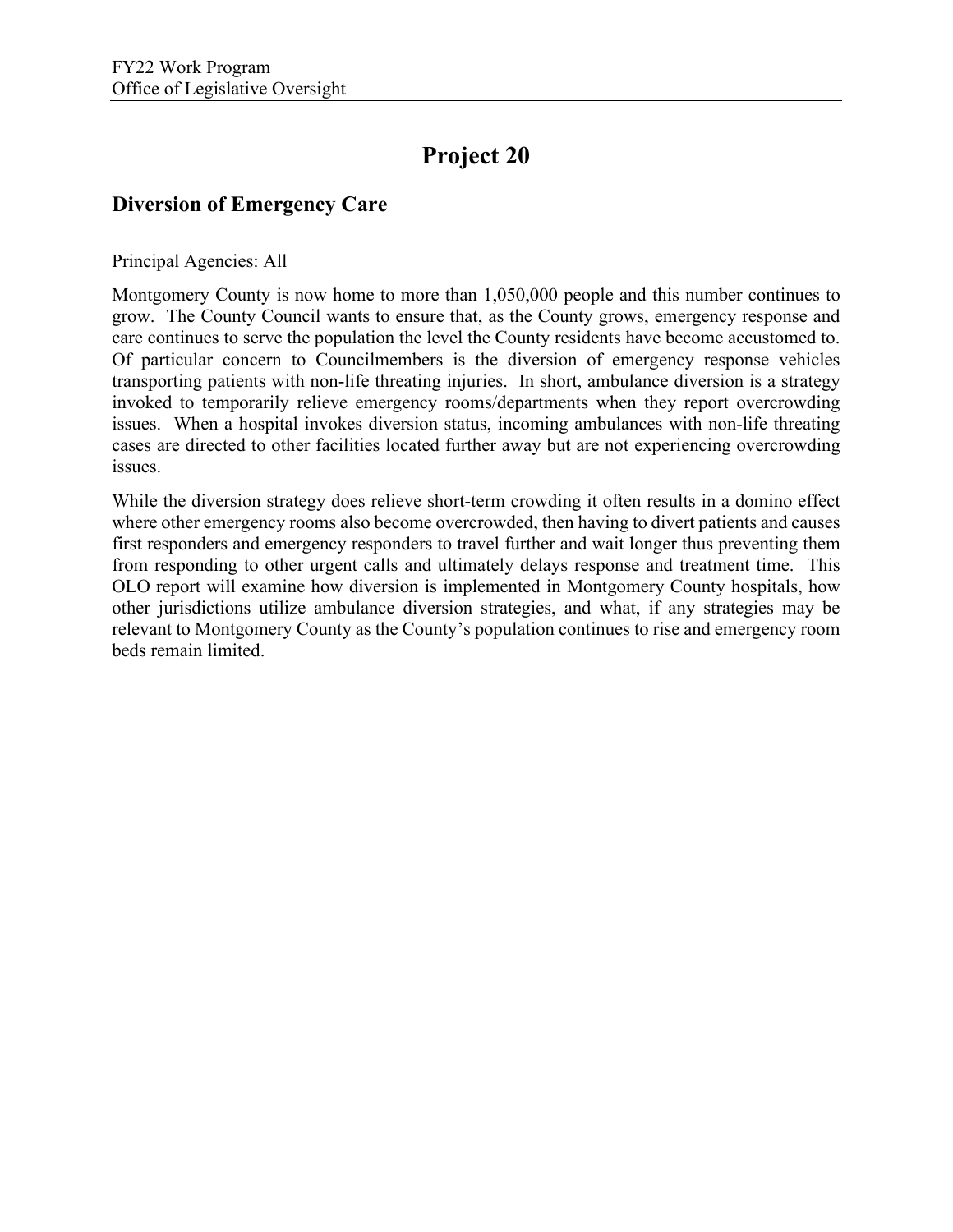### **State Aid for MCPS Capital Improvement Projects**

Principal Agencies: All

The State of Maryland annually provides financial aid to school districts to support public school capital improvement projects through the Maryland Public School Construction Program. The Interagency Commission on School Construction (IAC) is charged with overseeing the Program and determining the allocation of funding to specific capital improvement projects. For FY22, the IAC approved a total of \$369.9 million in state funding for public school construction projects. Of this FY22 statewide total, Montgomery County Public Schools (MCPS) received \$44.8 million.

In many cases, the IAC has funded MCPS construction projects at amounts below the maximum eligibility level of 50%. Maximizing state school construction aid is a critical issue for both the fulfillment of MCPS's educational mission and the health of the County's Capital Improvement Program.

The ability of the County to maximize its eligibility for school construction aid will become increasingly important as the state begins to implement the 2020 Built to Learn Act. Under this Act, up to \$2.2 billion in bonds will be issued by the Maryland Stadium Authority for public school construction, beginning in FY22. MCPS' School's allocation of the bond proceeds could be near \$400 million over the next 10 years for projects that meet the IAC's eligibility criteria.

OLO staff will team with representatives from the Office of Management and Budget, the Office of Intergovernmental Relations, and MCPS to review the state aid for MCPS construction projects. The interagency team will assess which state aid eligibility criteria have the greatest effect on capital project funding received by MCPS and other school districts and to identify possible modification to MCPS practices and state policies that might increase aid to MCPS. More specifically, the interagency team will:

- Identify the total project cost, total eligible costs, and the total amount of state aid awarded during the past three years for each MCPS capital project.
- For each project where state aid received was less than the maximum 50% of eligible costs, identify the major causes for reduced state aid.
- Compare MCPS construction specifications (such as square footage per student) with those of other school districts in the state to determine if those specifications affect the amount of aid received.
- Conduct a comparative analysis of state school construction aid received by MCPS versus select other school systems in Maryland.
- Identify potential changes to state law, regulation or policies that might increase MCPS' state aid eligibility.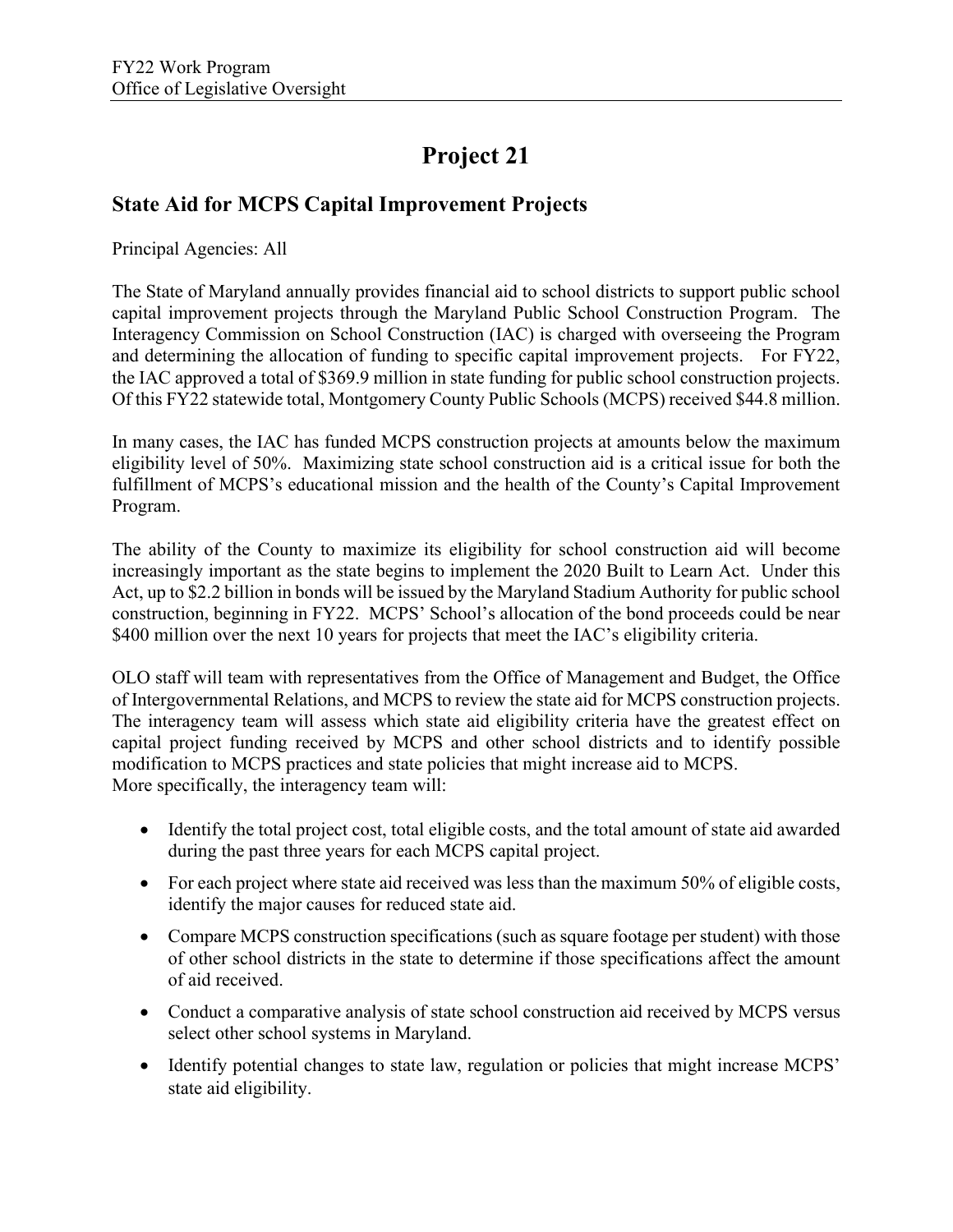### **Project 22-25**

### **OLO Carryover Projects**

Principal Agencies: All

The coronavirus fundamentally altered the way in which Montgomery County Government was able to operate. These changes have impacted the Office of Legislative Oversight, and its current workload. Because of the pandemic OLO was assigned several tasks that were not initially on its workplan. Similarly, several projects that relied either on significant in person contact or space in school's or other County owned facilities were postponed. These projects (number  $XX - XX$ ) are listed below. While OLO typically releases some reports from the prior year's work program in the Fall following Council recess (and will again in FY22), the below numbered projects will need to start from a base level and are being reassigned to the FY22 workplan.

- **Project 22** (Formerly Project #2 FY20 Workplan): **Community Use of Public Facilities (CUPF)-** The Council is interested in understanding the functions/purpose of CUPF and how these functions align with Council/County objectives. This report will focus on the general access to all public facilities, how the disadvantaged/vulnerable constituents are served, and CUPF's prioritization of Council/County goals for facilitating the use of space.
- **Project 23** (Formerly Project #6 FY20 Workplan): **Before and Afterschool Childcare Selection Process in Other Jurisdictions** – The before and afterschool childcare selection process sometimes leaves schools underserved by afterschool providers. Councilmembers are interested in better understanding how the process might be changed to allow for broader access to afterschool providers across the County. This project will examine how other jurisdictions perform their before and afterschool childcare provider selection process and determine how relevant these strategies might be to Montgomery County.

As other jurisdictions have shown, public private approaches can significantly advance the goal of making care available to every child in a manner that is affordable to the family. Montgomery County Councilmembers are seeking solutions that will provide universal childcare to all County residents and this report will focus on approaches that move the County closer to this goal.

• **Project 24** (Formerly Project #20 FY20 Workplan): **HOC Senior Housing --**The Housing Opportunities Commission (HOC) is tasked with "providing affordable housing and supportive services that enhance the lives of low- and moderate-income families and individuals throughout Montgomery County." One area of significant importance to HOC is housing for Montgomery County's senior population. The County Council is interested in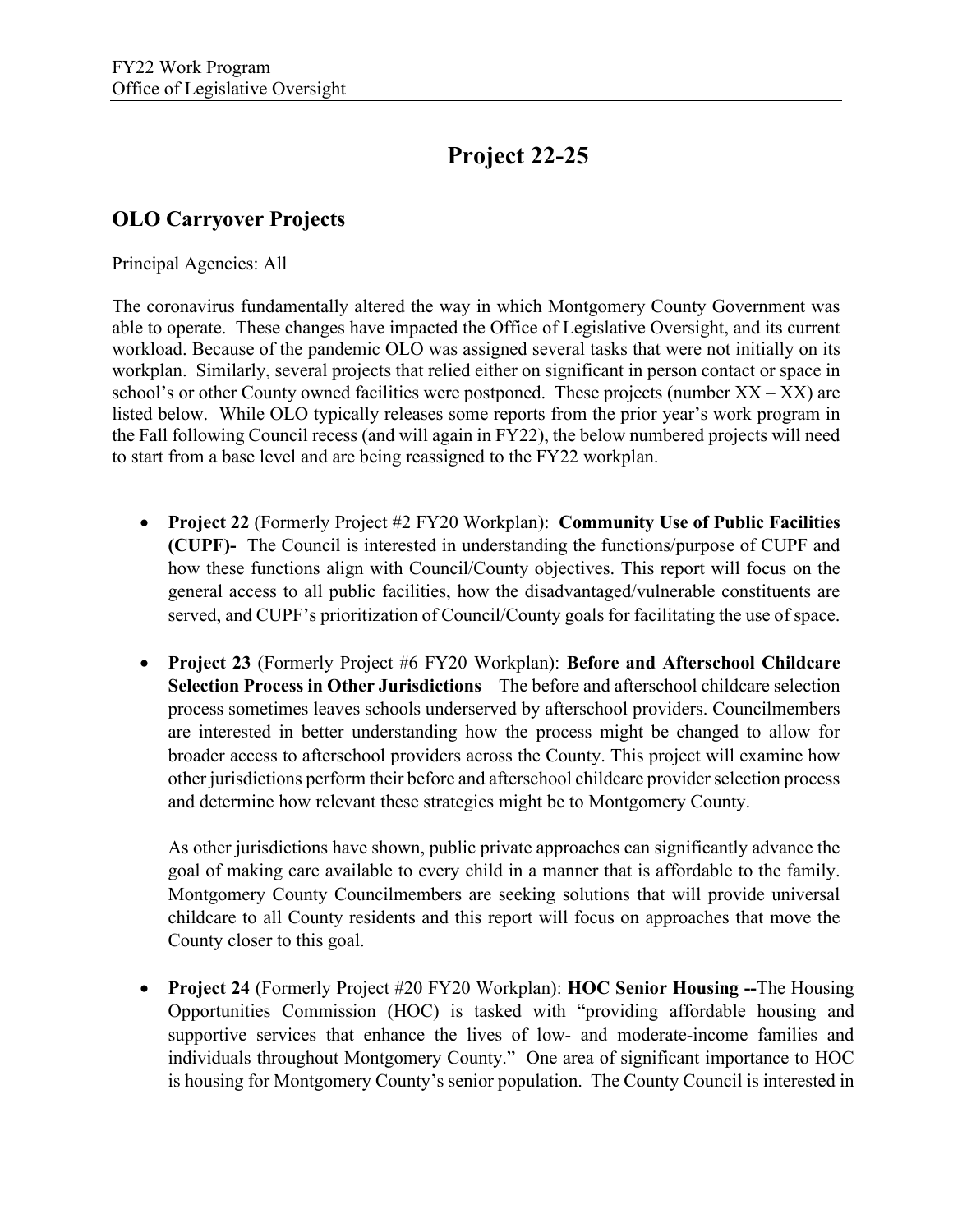better understanding the strategies employed by HOC to manage senior housing and the effectiveness of these strategies.

This OLO report will provide the Council with a formal review of HOC management practices in senior housing. It will examine the services provided in different senior housing sites managed by HOC prior and current to the COVID-19 pandemic and offer Councilmembers a discussion of strategies that may be working in some locations but not in others. The review of HOC's management of senior housing will include collecting feedback directly from property residents and exploring issues that relate to services for seniors given Montgomery County's changing demographic characteristics.

• **Project 25** (Formerly Project #11 FY21 Workplan): **Mental Health Services for First Responders --**First responders face challenging and dangerous situations and are the first to reach out to disaster survivors and provide emotional and physical support to them. These duties, although essential, are strenuous to first responders and over time, put them at an increased risk of trauma. The U.S. Substance Abuse and Mental Health Services Administration (SAMHSA) estimates that 30% of first responders develop behavioral health conditions, including depression and post-traumatic stress disorder, compared to 20% of the general U.S. population.

The County Council is interested in better understanding mental health services available to County first responders (i.e., MCPD, MCFRS, and the Sheriff's Office). Specifically, OLO will provide an inventory of mental health services currently offered and examine if gaps in services exist. OLO will also research and describe best practices for mental health services for first responders, including services offered by other jurisdictions. If applicable, OLO will offer recommendations about how other practices might be adapted in Montgomery County to address identified gaps.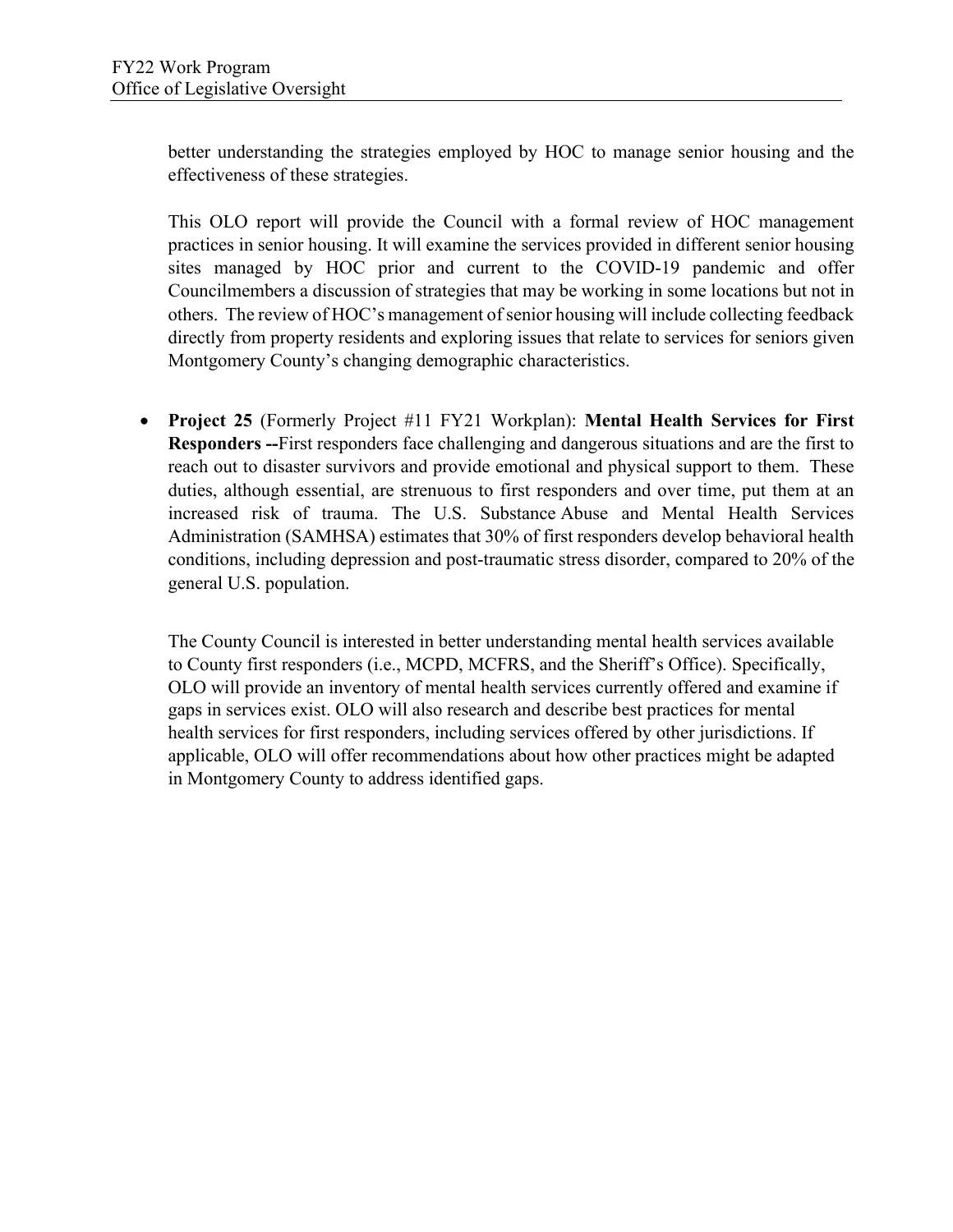### **Staff Support for the Council's Audit Function**

Principal Agencies: All County-funded agencies

Council Resolution 16-826, adopted January 27, 2009, calls upon the Council's Government Operations and Fiscal Policy (GO) Committee "to continue to strengthen the Council's independent review and oversight of the County's financial reporting, management control, and audit activities." When performing these functions, the GO Committee meets as the Council's Audit Committee, with the Council President and Vice President serving as ex-officio voting members. The resolution requires the GO Committee to meet as the Council's Audit Committee at least four times a year.

Council Resolution 16-826 assigns the Office of Legislative Oversight the responsibility to coordinate staff support for the GO Committee when it meets as the Audit Committee. During FY22, the Committee is scheduled to receive regular updates from the Office of the Inspector General and the Office of Internal Audit, receive a report from the County's external auditor on the results from the audit of the FY21 financial statements, submit an end-of-year report to the Council, and address other issues as needed.

As directed by the Council resolution, OLO will ensure that the Committee receives "assistance from the Council staff, the Office of the Inspector General, Executive Branch and other County agency staff, and contractors with appropriate expertise" in carrying out its "oversight of financial reporting and risk assessment."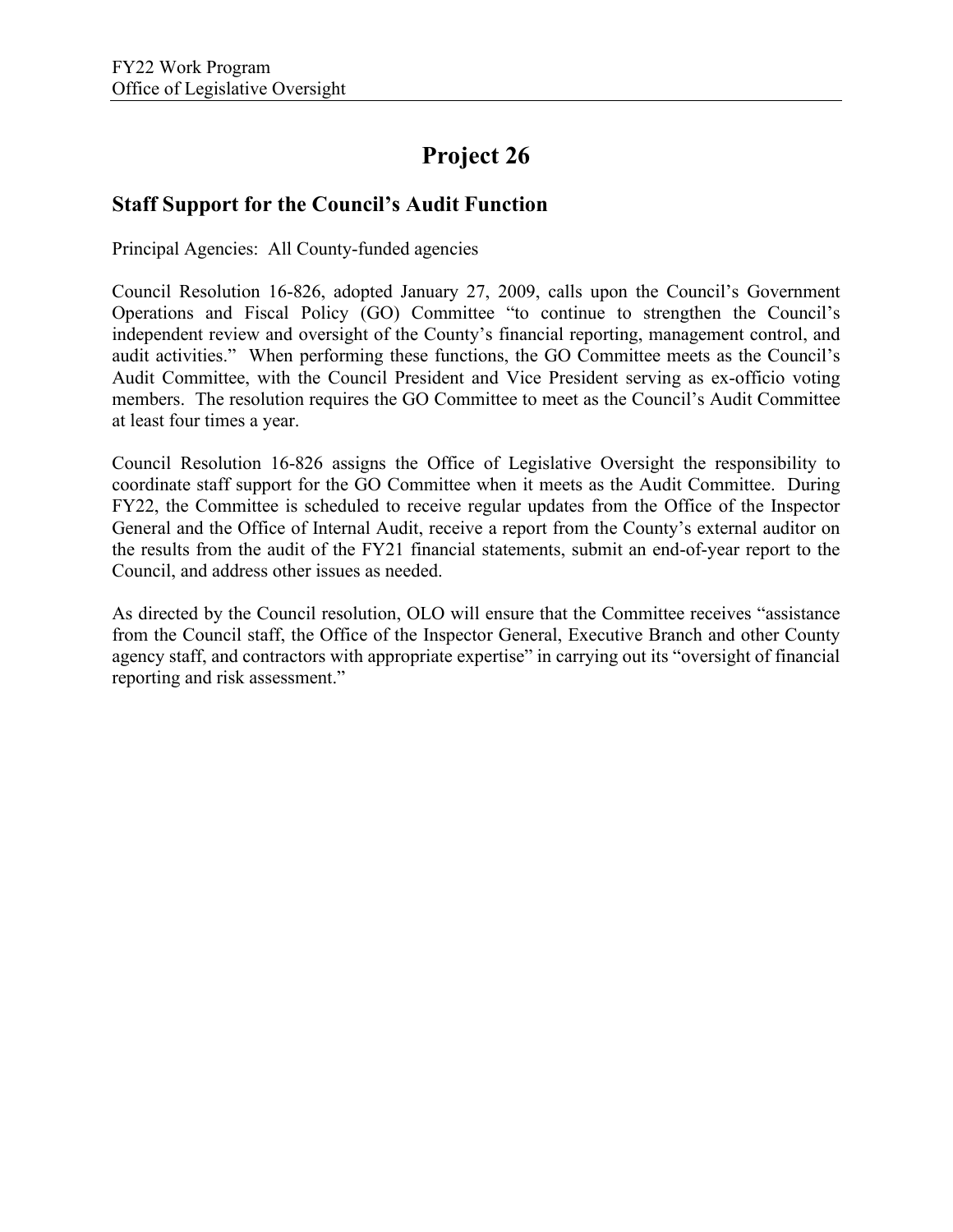### **Management of the Council's Independent Audit Contracts**

Principal Agency: County Government

Section 315 of the County Charter requires the Council to contract with a certified public accountant to perform an annual independent audit of the County Government's financial statements. The Council also contracts for the annual audit of the financial statements of the employee retirement plans and the Montgomery County Union Employees Deferred Compensation Plan.

Since 1991, the Council has assigned the Office of Legislative Oversight (OLO) the responsibility to act as the Council's contract administrator and provide support to the Council during the period of audit engagement. OLO carries out these responsibilities with oversight and guidance from the Council's Audit Committee. The Audit Committee consists of the members of the Government Operations and Fiscal Policy Committee (GO), with the Council President and Vice President serving as *ex officio* voting members.

The FY22 Independent Financial Audit NDA funds the independent audits of the FY21 financial statements issued by the County Government, the employee retirement plans, the consolidated retiree benefits trust, and the Montgomery County Union Employees Deferred Compensation Plan. FY22 is the second year of the Council's contract with SB & Company to provide audit services.